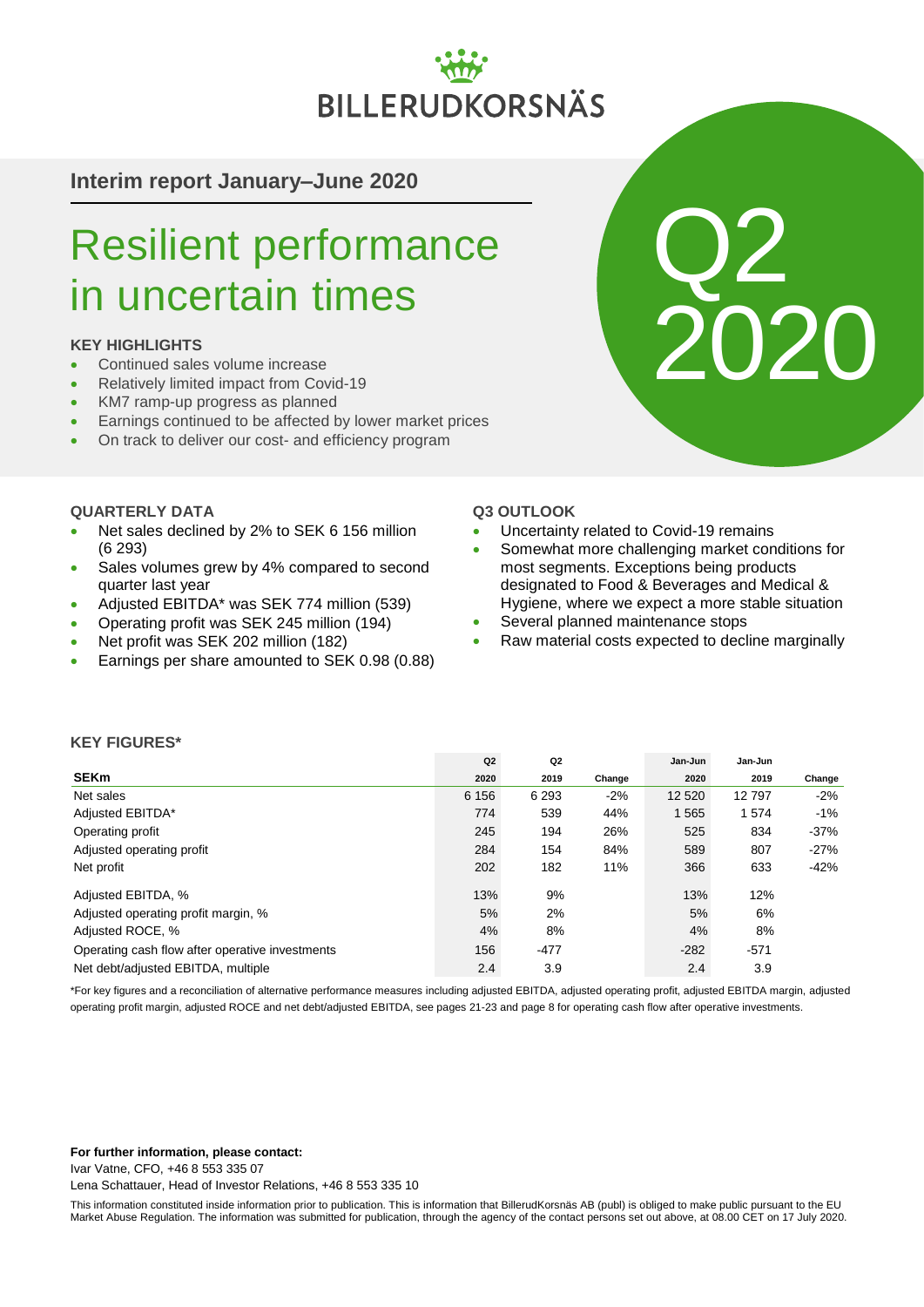# **BILLERUDKORSNÄS**



# SEK 6 156 million Net sales

SEK 774 million

Adjusted EBITDA

13% Adjusted EBITDA margin

# COMMENTS BY CEO

The year 2020 is for sure a year we never will forget. It started off in a rather normal fashion but that soon changed as we started to learn the meaning of Covid-19. In BillerudKorsnäs measures were taken early to safeguard our employees and operations. Now, half a year later, I am proud that BillerudKorsnäs' operations and business overall has continued to function without interruptions and still does. The decisive measures we took early on have enabled us to keep our business running as close to normal as possible, supporting our customers through a difficult period.

The financial effects on our company of Covid-19 have been, so far, relatively limited. Additional costs have incurred, but are partly offset by incremental cost cutting actions. The main effects are indirect and related to a weaker market for a number of our packaging paper grades. Overall, we have managed to keep the negative financial impact under control, but the pandemic is far from over so we must maintain full alert. Our focus areas for 2020 remain; ramping up our new board machine at Gruvön (KM7), ensuring a safe and stable production and delivering on our cost and efficiency program – all to be dealt with in a Covid-19 impacted environment doing our outmost to protect employees and customers.

In the second quarter the demand for our products was relatively stable. We managed to deliver a sales volume growth, but Covid-19 impacted negatively certain segments with lower demand, mainly within Division Paper. Division Board continued to deliver higher sales in all segments while Division Solutions struggled with significantly lower demand from North American based brand owners. Positive contributions came from a good progress on KM7 and efficiency measures taken throughout the company. All in all, I can conclude that we – despite a challenging environment – delivered a solid result with improved margins.

The ramp-up of KM7 is progressing as planned with a recent milestone being successful production of our most technical advanced product CrownBoard Prestige®. KM7 is gradually increasing its output of prime material. The process to certify materials for liquid packaging board continues, but at a slower pace than planned due to testing limitations at our customers as a consequence of Covid-19.

Production has been acceptable in the quarter, despite some challenges. We had a breakdown of the continuous digester in Skärblacka in April and we have had to take downtime on a few of our paper machines due to a weaker demand. This situation can be expected to continue into the third quarter as we are taking steps to adjust production to a slower demand. The third quarter will also be negatively affected by planned maintenance stops at Gävle, Karlsborg and Gruvön in August and September.

Our cost and efficiency program delivered structural savings of SEK 90 million in the quarter and we are progressing well to deliver a positive impact of SEK 250 million in 2020. Additional and more temporary cost cutting measures to mitigate the Covid-19 impact have been taken. Furthermore, a renegotiated pulp, steam and electricity supply agreement for our mill in Pietarsaari is expected to reduce our raw material sourcing costs going forward.

In line with our focus on performance and efficiency we have announced our intention to implement a new organization structure as from 1 August. The new organization is built along the business flow and it will enable us to drive a process of streamlining our way of working, enhancing efficiency and our ability to adapt to changes.

For the coming quarter, the overall uncertainty related to Covid-19 is expected to remain. Market conditions are not expected to improve due to some ongoing downstream destocking, combined with a continued relatively slow demand for several of our products segments.

It is impossible to predict for how long the Covid-19 will last, but I do feel that BillerudKorsnäs, together with its devoted and able employees and solid customers, will get through and come out as an even stronger company. We have been through tough periods before and the long-term demand for fibre-based materials and sustainable packaging solutions is growing. We are well positioned for the future!

*Lennart Holm Acting President and CEO*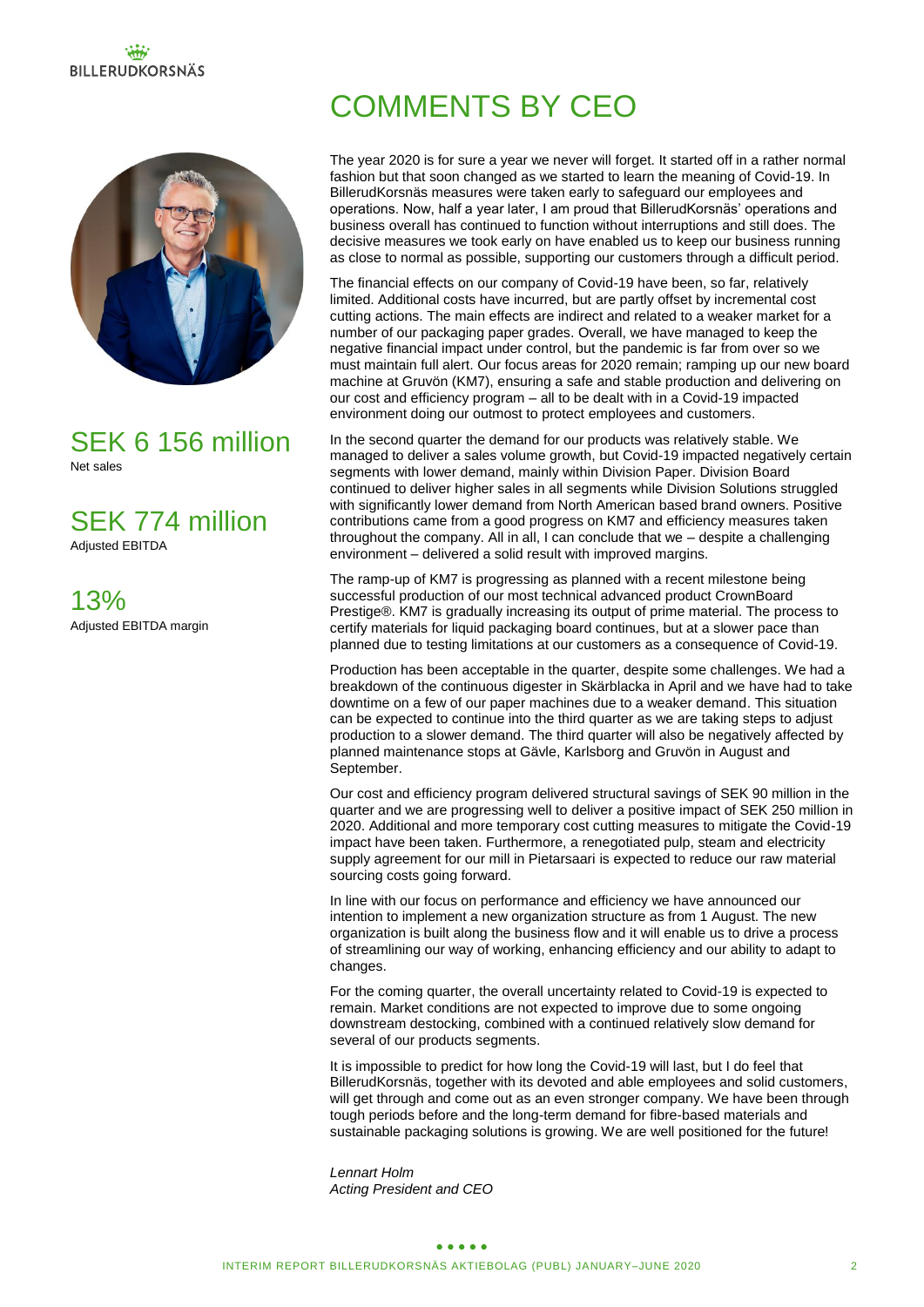# Covid-19 impact

The Covid-19 pandemic is impacting societies and economies around the globe. BillerudKorsnäs is carefully monitoring the development and the constantly changing situation makes it difficult to predict the short- and long-term impact of the pandemic.

### **Business continues with precautions**

BillerudKorsnäs has since the Covid-19 outbreak continued to run its operations without any major disruptions. Measures have been taken to safeguard the health of our employees, secure deliveries and support our customers, develop contingency plans with regard to critical resources and implement stricter cost control. We follow the respective country's recommendations.

#### **Postponed maintenance**

Due to Covid-19 and to ensure the safety of our employees and suppliers, the maintenance stops scheduled at our mills during the first half of the year were postponed to the second half of the year. The short notice of rescheduling of the maintenance at Gruvön caused a negative financial effect of around SEK 40 million in the first quarter. Furthermore, this action was assessed to imply an increased negative ramp-up effect of KM7 of SEK 100 million in 2020. The postponement of the maintenance stops at Gävle, Skärblacka and Pietarsaari is estimated to have a negative effect of SEK 35 million in the third quarter.

#### **Impact on demand depending on end market**

Demand for some of our products have been negatively impacted by Covid-19. Lower demand in some segment is noticeable, mainly for products in the industrial segments together with consumer segments such as paper for food service as well as fashion carrier bags. Demand for packaging solutions from apparel and footwear retailers has also declined. For other segments, Covid-19 has had a slight positive effect. This has been the case for materials for liquid packaging board as well as paper for home cooking, medical, hygiene and DIY.

#### **Logistical challenges**

BillerudKorsnäs has faced outbound logistical challenges due to Covid-19 but they have to a large extent been overcome without any significant impact. Currently, the situation is rather stable with a close to normalized access to overseas transports and possibilities to ship goods across national borders.

#### **BillerudKorsnäs is stable**

Overall, the financial effects of Covid-19 on BillerudKorsnäs have been limited. Our customer base of around 2 000 companies is well diversified. Since the outbreak of the pandemic there has been no increases of credit losses. The Group's financial position remains solid and our strong position in relatively resilient market segments provides a certain degree of stability.

# The quarter in review

#### **SALES AND RESULTS**

Net sales for the second quarter declined by 2% to SEK 6 156 million (6 293). Higher sales volumes were primarily offset by significantly lower sales prices compared to last year in Division Paper. Net sales for the quarter were positively impacted by currency effects by 1%.

Adjusted EBITDA increased to SEK 774 million (539), mainly as a result of lower maintenance costs compared with last year, lower fibre costs, reduced KM7 start-up impact and cost savings.

Costs affecting comparability, reported under Other, amounted to SEK 39 million (-40) and included a provision related to a new supply agreement of SEK 160 million, a value change of biological assets of SEK -132 million and restructuring costs related to severance pay of SEK 11 million.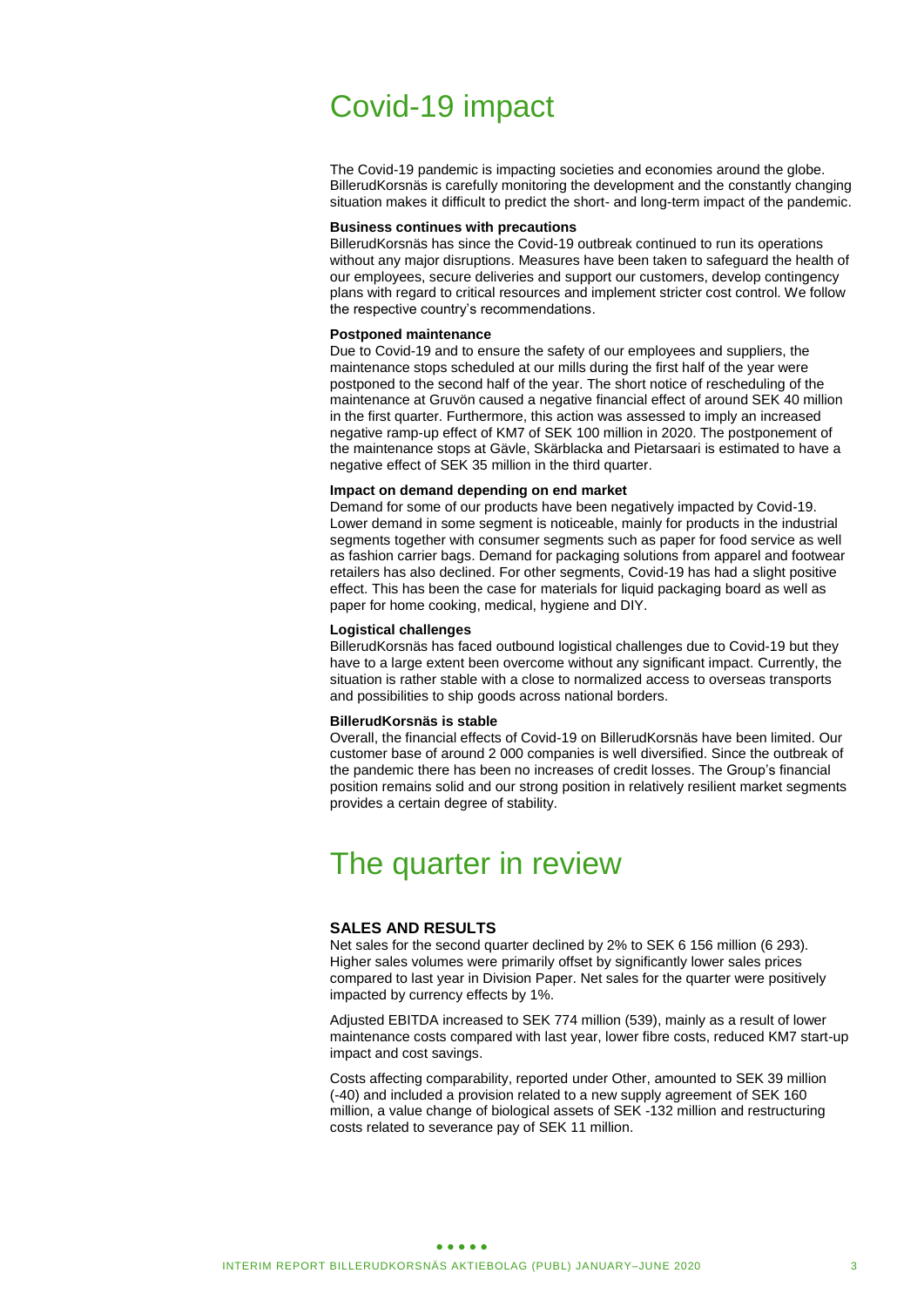The EBITDA margin improved, positively affected by maintenance timing, raw material cost reduction and KM7 ramp-up improvement

**Adjusted EBITDA margin**

Target level >17%



**MARKET DEVELOPMENT AND OUTLOOK**

During the second quarter, market conditions were stable for most of our board and some paper products. However, the demand for some products and services were affected by Covid-19, mainly within Division Paper and Managed Packaging. In general, the market segments Food & Beverage and Medical & Hygiene had stable market conditions (liquid packaging board and relevant niches of containerboard, kraft and sack paper), Consumer & Luxury Goods had more challenging conditions (cartonboard and relevant niches of containerboard, sack and kraft paper) and the Industry segment had weak conditions (relevant niches of sack and kraft paper and containerboard).

For the third quarter, somewhat more challenging market conditions due to Covid-19 are expected. The demand for our products designated to Food & Beverages and Medical & Hygiene are however estimated to remain stable. Products designated for Consumer & Luxury Goods and the Industrial segment conditions are expected to meet more challenging market conditions.

### **EVENTS IN THE QUARTER**

In April, the maintenance stops that were scheduled for the second quarter at Gävle, Skärblacka and Pietarsaari were postponed to the second half of the year due to the circumstances with Covid-19. The financial effects of the postponed maintenance stops are estimated to SEK 35 million in the third quarter. See page 24 for more information about the maintenance stops.

A mechanical failure in a digester at Skärblacka caused lost production in the first half of April with a negative financial impact of around SEK 30 million.

On 29 May, BillerudKorsnäs announced that it had entered into an agreement with UPM that will extend UPM's supply of pulp, steam and electricity for the production at BillerudKorsnäs' mill in Pietarsaari. The new agreement is based on market conditions and effective as of June 2020. As part of the agreement, BillerudKorsnäs will pay a compensation of EUR 15 million to UPM in three instalments. A provision of SEK 160 million was made in the second quarter results.

On 17 June, BillerudKorsnäs announced that it will implement a new organizational structure in order to create conditions for improved efficiency. The new organization, effective from 1 August 2020, will have three functional areas: Wood Supply, Operations and Commercial. The resources in sustainability and innovation will be grouped into a new function. Following the introduction of the new organization, the Executive Management Team will comprise of: Lennart Holm, acting CEO, Ivar Vatne, CFO, Helene Biström, EVP Commercial, Tor Lundqvist, EVP Operations, Uno Brinnen, acting EVP Wood Supply, Ulf Eliasson, EVP Sustainability & Strategic Development and Paulina Ekvall, EVP HR. As a consequence of the reorganization, Mikael Andersson, EVP Division Board, and Magnus Wikström, EVP Innovation, will leave the company.

In June, BillerudKorsnäs launched Pure Performance, a white top kraftliner that combines high strength, excellent printability and purity in one material. It offers packaging material reduction thanks to it 3-ply construction, is produced on the new board machine KM7 at Gruvön and received great appraisal from customers.

### **EVENTS AFTER THE QUARTER**

On 3 July, BillerudKorsnäs announced that it had changed the accounting method for valuing forest land assets and had made a valuation of around 36 000 hectares of forest assets, of which around 18 000 hectares are productive forests, in which the biological assets are valued according to IAS 41. The value change related to biological assets of SEK 132 million has been recognized in the income statement in the second quarter and as an item affecting comparability in the second quarter results. The value change related to the forest land of SEK 148 million has been recognized in Other Comprehensive Income. See pages 10 and 19 for more information.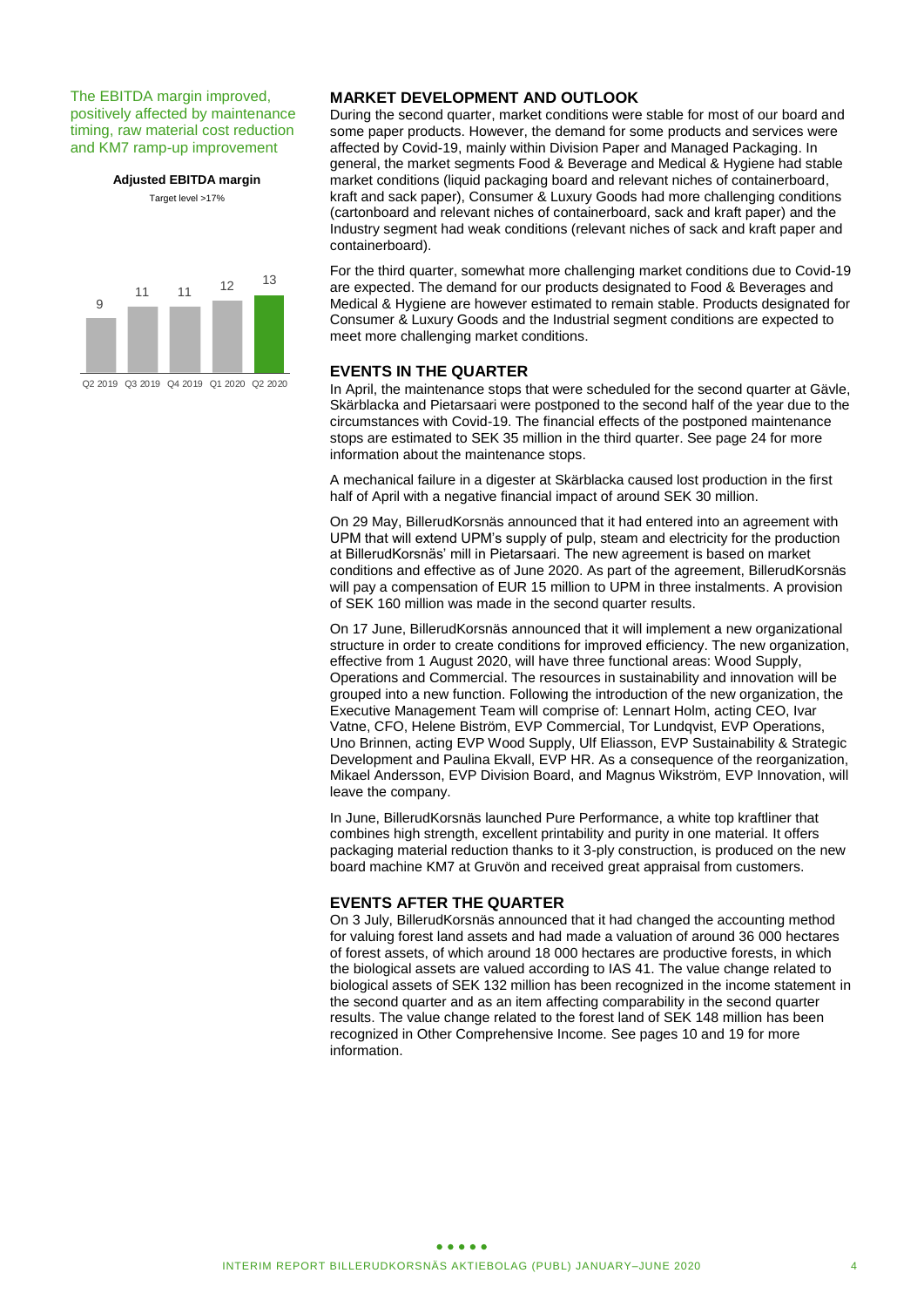# Division Board

*Another solid quarter with volume growth in all segments. Our new board machine at Gruvön, KM7, is gradually improving its product mix.* 









### **KEY FIGURES**

|                                 | Quarter   |           | Jan-Jun | Full year |          |
|---------------------------------|-----------|-----------|---------|-----------|----------|
| <b>SEKm</b>                     | $Q2 - 20$ | $Q2 - 19$ | 2020    | 2019      | 2019     |
| Net sales                       | 3656      | 3463      | 7 3 6 8 | 6999      | 13 692   |
| of which liquid packaging board | 2077      | 1860      | 4 1 3 7 | 3849      | 7583     |
| of which cartonboard            | 431       | 373       | 830     | 719       | 1467     |
| of which fluting & liner        | 1009      | 961       | 2026    | 1914      | 3626     |
| Net operating expenses          | $-3054$   | $-3.064$  | $-6188$ | $-5917$   | $-11706$ |
| <b>EBITDA</b>                   | 602       | 399       | 1 1 8 0 | 1082      | 1986     |
| EBITDA, %                       | 16%       | 12%       | 16%     | 15%       | 15%      |
| Operating profit/loss           | 254       | 155       | 486     | 596       | 811      |
| Operating margin, %             | 7%        | 4%        | 7%      | 9%        | 6%       |
| ROCE, %                         | 4%        | 8%        | 4%      | 8%        | 5%       |
|                                 |           |           |         |           |          |
| Sales volumes, ktonnes          | 490       | 457       | 1 0 0 5 | 911       | 1815     |

### **SALES AND RESULTS**

Net sales for the second quarter increased by 6% to SEK 3 656 million (3 463), driven mainly by higher sales volumes in all segments due to improved availability at all mills and the production ramp-up of the new board machine, KM7, at Gruvön.

EBITDA increased to SEK 602 million (399), mainly as a result of lower maintenance costs, reduced start-up effects of KM7 and a reduced cost level.

See page 9 for more information about KM7 and the Next generation programme.

### **MARKET DEVELOPMENT**

In the second quarter, market conditions were relatively stable for all of our board grades. Some products as liquid packaging board were slightly positively impacted by Covid-19, while containerboard products experienced a slightly negative impact. Prices for our core markets and products remained unchanged.

### **About Division Board**

Division Board manufactures liquid packaging board, cartonboard as well as fluting and liner. All customers demand high quality and expect materials and services solutions that add value. The mills at Gävle, Gruvön and Frövi/Rockhammar belong to this division. At Gruvön, BillerudKorsnäs has made a strategic investment under the Next generation programme in a state-of-the-art board machine. The KM7 board machine will have an annual production capacity of 550 000 tonnes of premium material.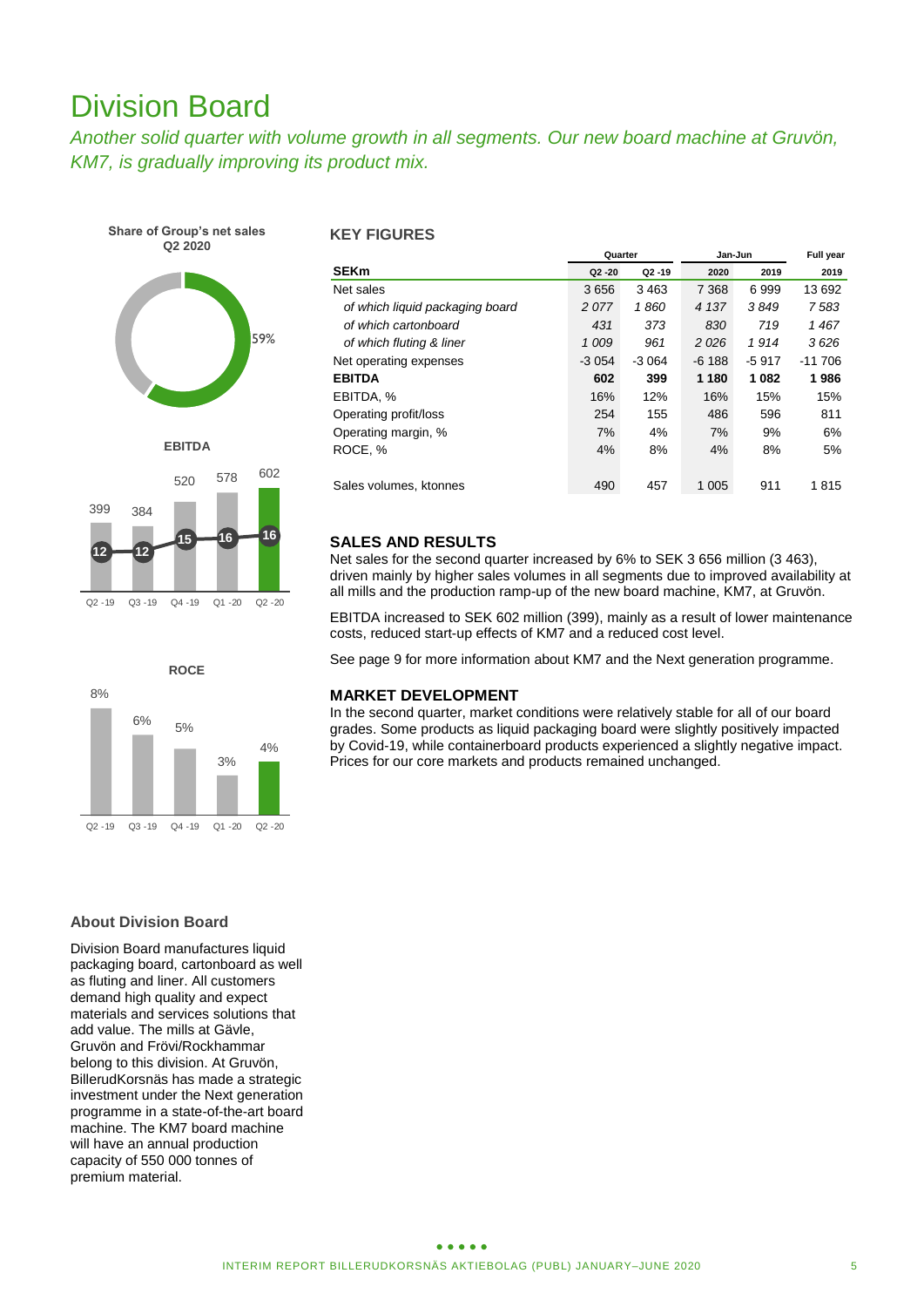# Division Paper

*Demand for some product segments have been impacted by the Covid-19 pandemic. We continue to focus on efficiency measures and adjust production based on market conditions.*





242 268 220 263 303 **11 <sup>14</sup> <sup>12</sup> <sup>14</sup> 17** Q2 -19 Q3 -19 Q4 -19 Q1 -20 Q2 -20

**EBITDA**



#### **KEY FIGURES**

|                        | Quarter   |           | Jan-Jun | Full year |         |
|------------------------|-----------|-----------|---------|-----------|---------|
| <b>SEKm</b>            | $Q2 - 20$ | $Q2 - 19$ | 2020    | 2019      | 2019    |
| Net sales              | 1825      | 2 1 2 9   | 3705    | 4 4 3 4   | 8 1 4 2 |
| of which sack paper    | 633       | 794       | 1266    | 1 7 3 0   | 2918    |
| of which kraft paper   | 861       | 895       | 1 7 3 9 | 1826      | 3504    |
| Net operating expenses | $-1522$   | $-1887$   | $-3139$ | $-3726$   | $-6946$ |
| <b>EBITDA</b>          | 303       | 242       | 566     | 708       | 1 1 9 6 |
| EBITDA, %              | 17%       | 11%       | 15%     | 16%       | 15%     |
| Operating profit/loss  | 193       | 132       | 346     | 488       | 752     |
| Operating margin, %    | 11%       | 6%        | 9%      | 11%       | 9%      |
| ROCE, %                | 11%       | 19%       | 11%     | 19%       | 14%     |
|                        |           |           |         |           |         |
| Sales volumes, ktonnes | 212       | 223       | 439     | 456       | 882     |

### **SALES AND RESULTS**

Net sales for the second quarter declined by 14% to SEK 1 825 million (2 129). The decline was mainly driven by significantly lower prices compared to last year. Lost production volumes in Skärblacka also had a negative impact. The lower prices were primarily in sack paper, while kraft paper prices held up better.

EBITDA increased to SEK 303 million (242), mainly as a result of lower maintenance costs, reduced raw material costs and cost savings, which more than offset lower prices.

### **MARKET DEVELOPMENT**

In the second quarter, demand for sack and kraft paper declined as a consequence of Covid-19. The effect varied depending on the end market, with minor impact for construction and increased demand for food, medical and hygiene products, whereas demand for consumer products such as paper for food service and fashion carrier bags reduced significantly. Prices for brown sack paper stabilized during the quarter, and prices for our other products were generally unchanged.

### **About Division Paper**

Division Paper manufactures and sells high-performance, premiumgrade kraft and sack paper to selected segments in the manufacturing, medical equipment and consumer segments. The division also sells surplus paper pulp on the open market. The mills at Skärblacka, Karlsborg, Pietarsaari and Beetham belong to this division.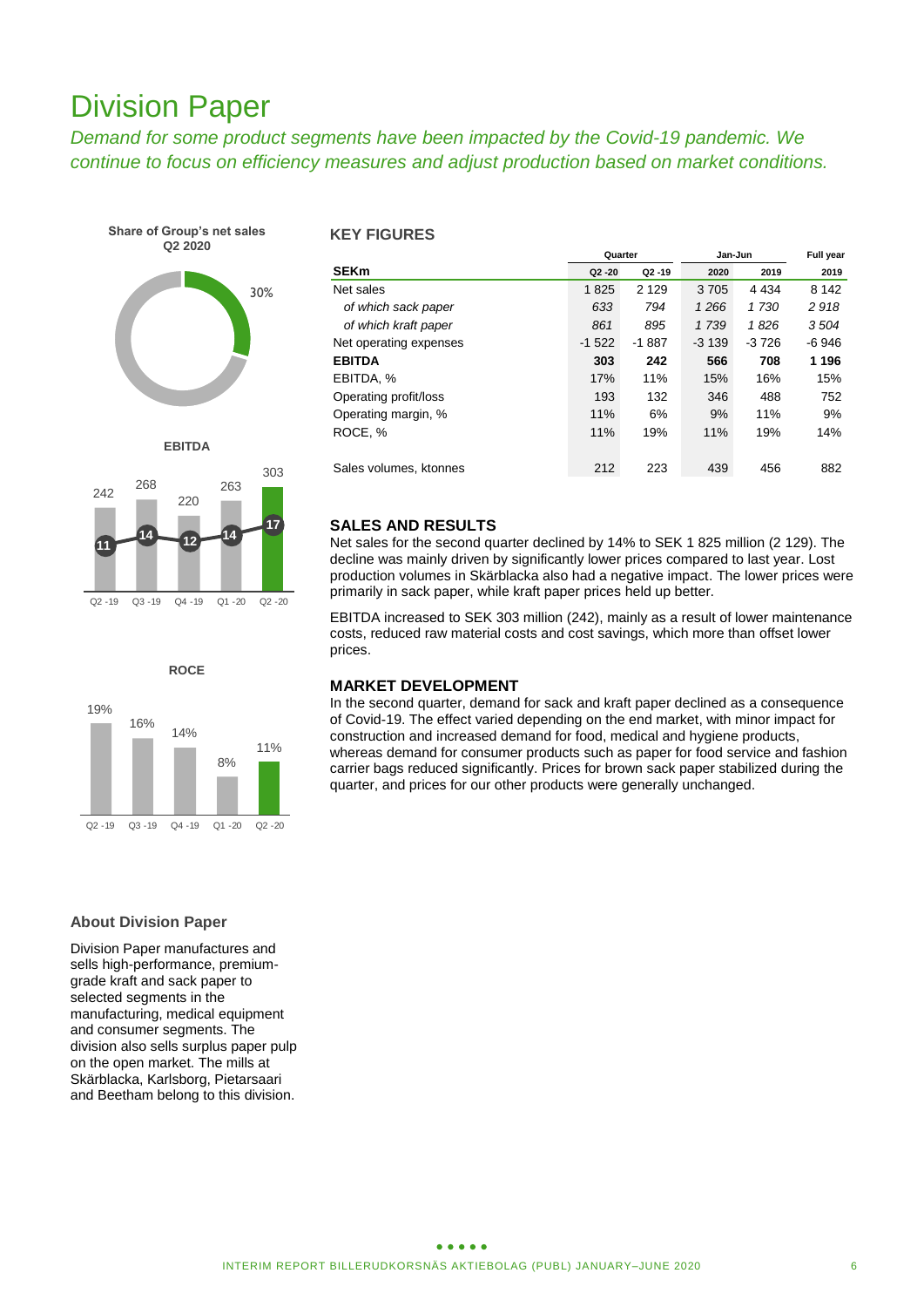# Division Solutions

*In the short term we focus on reducing costs to mitigate the lower demand from brand owners due to Covid-19. Long term our growth ambition remains.*



### **KEY FIGURES**

|                            | Quarter   |           | Jan-Jun | Full year |        |
|----------------------------|-----------|-----------|---------|-----------|--------|
| <b>SEKm</b>                | $Q2 - 20$ | $Q2 - 19$ | 2020    | 2019      | 2019   |
| Net sales                  | 190       | 268       | 395     | 474       | 990    |
| of which Managed Packaging | 151       | 229       | 298     | 404       | 822    |
| of which Solutions Other   | 39        | 38        | 97      | 70        | 168    |
| Net operating expenses     | $-187$    | $-253$    | $-382$  | -446      | $-926$ |
| <b>EBITDA</b>              | 3         | 15        | 13      | 28        | 64     |
| EBITDA, %                  | 2%        | 6%        | 3%      | 6%        | 6%     |
| Operating profit           | 1         | 14        | 9       | 25        | 54     |
| Operating margin, %        | 1%        | 5%        | 2%      | 5%        | 5%     |



#### **About Division Solutions**

Division Solutions meets brand owners' growing demand for sustainable and effective packaging solutions and systems. The division has two business units, the largest of which is Managed Packaging, which helps brand owners take control of their packaging needs in Asia.

### **SALES AND RESULTS**

Net sales for the second quarter declined by 29% to SEK 190 million (268) due to weaker demand for Managed Packaging's services as a consequence of Covid-19.

EBITDA declined to SEK 3 million (15) due to the lower sales. Earnings were supported by strict cost control in Managed Packaging. Net operating expenses declined by 26%.

### **MARKET DEVELOPMENT**

In the second quarter, demand for Division Solutions' services weakened due to lock-downs, store closures as well as changed consumer behavior in Europe and the US on the back of the Covid-19. Market conditions for FibreForm® weakened somewhat, with customers focusing on re-balancing inventory.

In a normalized market the potential for Division Solution's service offering continues to be significant and the sales pipeline supports growth.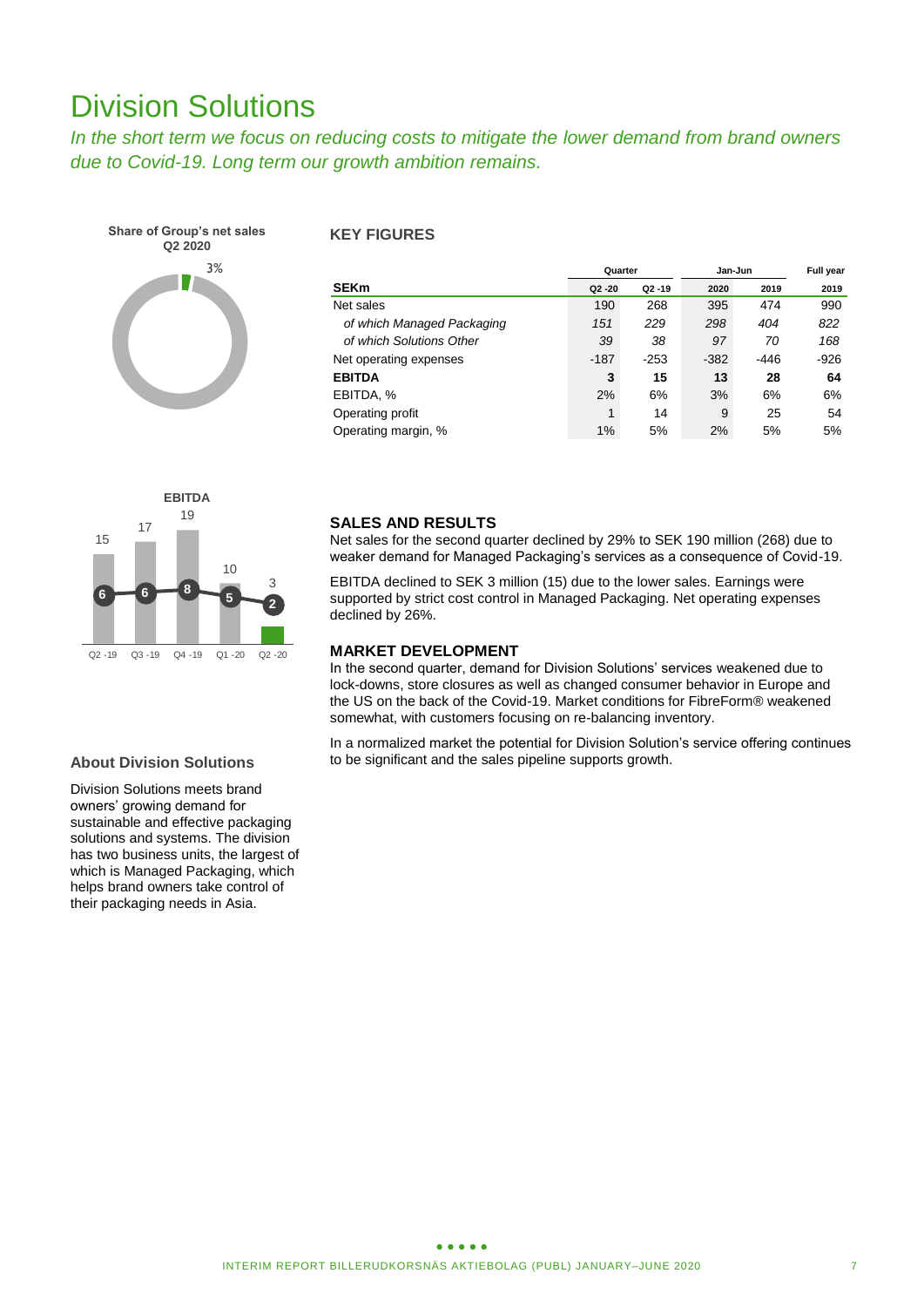# Other operations

Net sales for Other in the second quarter 2020 amounted to SEK 562 million (471) and comprised of sales of fibre and related services to third parties.

Adjusted EBITDA for Other amounted to SEK -58 million (-79). The higher result was mainly due to a lower cost level in Group-common functions.

# January – June, consolidated

### **SALES AND RESULTS**

Net sales for the first six months declined by 2% to SEK 12 520 million (12 797), mainly due to lower sales prices. Net sales increased in Division Board and decreased in Division Paper and Division Solutions.

Adjusted EBITDA decreased by 1% to SEK 1 565 million (1 574). Lower market prices and higher KM7 ramp-up effects during the first half year were partly offset by lower costs for raw materials, cost savings and positive currency effects. Lower maintenance costs in the first half-year due to rescheduling of activities as a consequence of Covid-19 had a positive effect on costs.

Costs affecting comparability amounted to SEK 64 million (-27) and were reported under Other.

# Cash flow and financial position

### **SUMMARISED CASH FLOW STATEMENT**

|                                     | Quarter   |           | Jan-Jun |         |  |  |
|-------------------------------------|-----------|-----------|---------|---------|--|--|
| <b>SEKm</b>                         | $Q2 - 20$ | $Q2 - 19$ | 2020    | 2019    |  |  |
| Operating surplus, etc.             | 529       | 445       | 1 2 5 4 | 1429    |  |  |
| Change in working capital, etc.     | 94        | -1        | -696    | -335    |  |  |
| Net financial items, taxes, etc.    | $-75$     | $-77$     | $-166$  | -3      |  |  |
| Cash flow from operating activities | 548       | 367       | 392     | 1091    |  |  |
|                                     |           |           |         |         |  |  |
| Operative investments               | $-392$    | -844      | $-674$  | $-1662$ |  |  |
| Operating cash flow after operative | 156       | $-477$    | $-282$  | $-571$  |  |  |
| investments                         |           |           |         |         |  |  |

Operating cash flow after operative investments amounted to SEK 156 million (-477) for the second quarter and SEK -282 million (-571) for the first half of 2020. The increased cash flow is mainly due to the decrease in operative investments that is linked to lower KM7 investments in 2020. Operating cash after operative investments include all gross investments in property, plant and equipment, and intangible assets. The measure has a new definition starting in 2020, and shows cash flow generated in the operating business, which provides the amount of cash flows available to repay debt, acquire and invest in other businesses and pay dividends to the shareholders.

In first half of 2020, the negative change in operating cash flow was mainly due to a collateral deposit for negative value of electricity derivatives of SEK 260 million (purchased for hedging purposes) and seasonal changes in working capital. In addition, net financial items included a tax refund in 2019.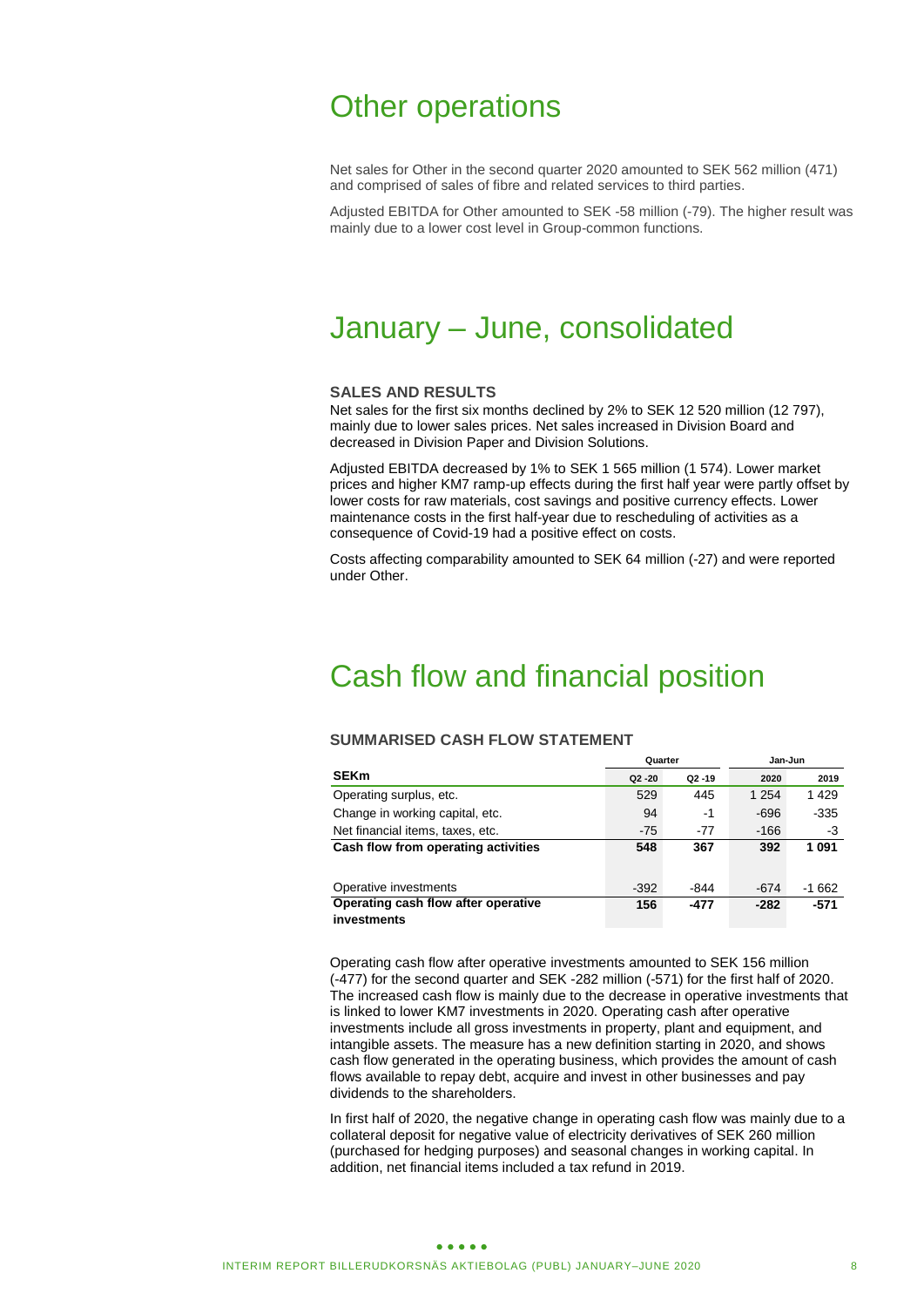#### **FINANCING**

At 30 June 2020, interest-bearing debt amounted to SEK 7 399 million (15 808). Interest-bearing debt decreased with SEK 440 million compared to previous quarter as SEK 400 million in bond loans and SEK 40 million in term loans were repaid during the quarter.

**Debt portfolio and maturity profile at 30 June 2020**

|                               |             | <b>Maturity, years</b> |         |         | Total    |
|-------------------------------|-------------|------------------------|---------|---------|----------|
| Loan                          | Limit, SEKm | $0 - 1$                | $1 - 2$ | $2-$    | utilised |
| Syndicated credit facilities  | 5 500       |                        |         |         |          |
| Term loans                    |             | 93                     | 93      | 1 313   | 1499     |
| Bond loans within MTN program | 7 000       | 800                    | 1 700   | 1800    | 4 3 0 0  |
| Other bond loans              |             |                        |         | 1600    | 1600     |
| Commercial paper              | 4 0 0 0     |                        |         |         | -        |
| Group total                   |             | 893                    | 1793    | 4 7 1 3 | 7 399    |

Interest-bearing net debt at 30 June 2020 amounted to SEK 6 710 million (12 667, excluding discontinued operations).

The Group's net interest-bearing debt in relation to EBITDA at the end of the period was 2.5 (3.9, excluding discontinued operations). The ratio of net interest-bearing debt to adjusted EBITDA was 2.4 (3.9, excluding discontinued operations).

#### **INVESTMENTS AND CAPITAL EMPLOYED**

Operative investments in property, plant, equipment and intangible assets amounted to SEK 674 million (1 662) for the first half of 2020. A large part of the investments in 2019 was related to the new board machine at Gruvön.

Capital employed at 30 June 2020 amounted to SEK 25 589 million (23 499). Return on capital employed (ROCE) for the last 12-month period, amounted to 3% (8). ROCE calculated using adjusted operating profit amounted to 4% (8).

Return on equity was 36% (9) over 12 months. The increase in the return on equity was due to the sale of Bergvik Skog Öst AB in August 2019.

# Next generation programme (KM7)

The ramp-up of BillerudKorsnäs' new board machine at Gruvön, KM7, started in the second quarter 2019. As KM7 was brought online, three machines with a total production capacity of 215 000 tonnes per year, were closed. KM7 is expected to be fully ramped up in 2023 and over the course of the ramp-up process, its premium output will be gradually increasing. When fully ramped up in 2023, it is expected to produce 550 000 tonnes per year.

The negative KM7 ramp-up effect in 2020, compared with the base year 2018, is assessed to be in the higher end of the range SEK 350-450 million. During the first half year, the ramp-up resulted in a negative impact of SEK 320 million, whereof SEK 200 million in the first quarter and SEK 120 million in the second quarter. The majority of the remaining negative effect is expected in the third quarter. From 2021, the KM7 investment is expected to have a positive effect on EBITDA.

Out of the total investment for KM7 of around SEK 7 950 million includes a deduction of around SEK 200 million related to withheld payments to a supplier in the project. The supplier has raised claims against BillerudKorsnäs for the withheld payments. BillerudKorsnäs has raised claims against the supplier exceeding the withheld payments. The dispute will be tried in legal proceedings.



**Net debt/Adjusted EBITDA**

<sup>1</sup> Excluding discontinued operations

**Adjusted return on capital employed Target level >13%**

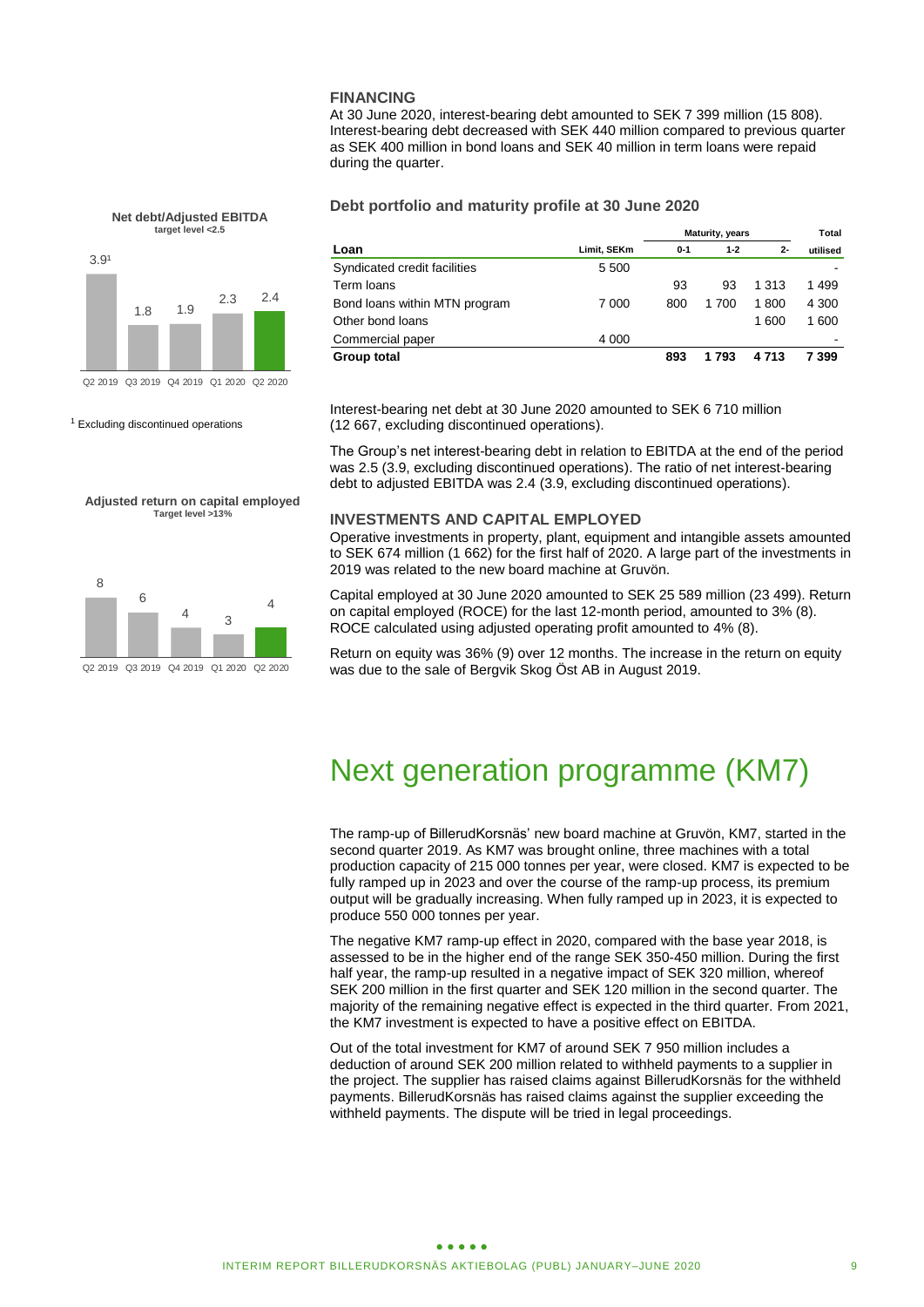# Valuation of forest land

In the second quarter, BillerudKorsnäs made a valuation of around 36 000 hectares of forest assets, of which approximately 18 000 hectares productive forests, in which the biological assets were valued according to IAS 41. At the same time, the company changed the accounting method for valuing forest land assets from acquisition cost to the revaluation model based on fair value, mainly based on transaction prices for forest properties in comparable areas.

Most of the forests are located in mountain areas in Jämtland and Dalarna, where the productivity of the forests is relatively low. About 2 000 hectares, of which 1 000 are productive, are located near the Group's production facilities in Sweden. According to current market statistics, the average price for the forest assets are estimated to around SEK 10 900 per hectare. Based on this, the forest assets were valued at SEK 393 million.

This fair value exceeded the previously recognized book value by SEK 280 million. The value change related to biological assets of SEK 132 million was recognized in the income statement presented as an item affecting comparability in the second quarter results. The value change related to the forest land of SEK 148 million was recognized in Other Comprehensive Income.

BillerudKorsnäs expects to own another 15 400 hectares of forest assets as a result of the transactions with Bergvik Skog Öst AB during 2019, of which around 5 500 hectares are productive forest land, when the cadastral processes for these properties are finalized. These forest assets will be recognized at that time.

# Cost and efficiency programme

To ensure long-term efficiency and profitability BillerudKorsnäs introduced a cost and efficiency programme in the third quarter 2019. The programme, with measures including personnel reductions, purchasing savings and efficiency improvements throughout the business, is expected to have a run-rate of around SEK 600 million by the end of 2021, of which approximately SEK 250 million will affect the result in 2020.

During the second quarter, the cost and efficiency programme generated savings of SEK 90 million. The savings were mainly related to activities within operational efficiencies and procurement, but there was also a sizable contribution from reduced external services, employee reductions and a generally lower level of SG&A activity.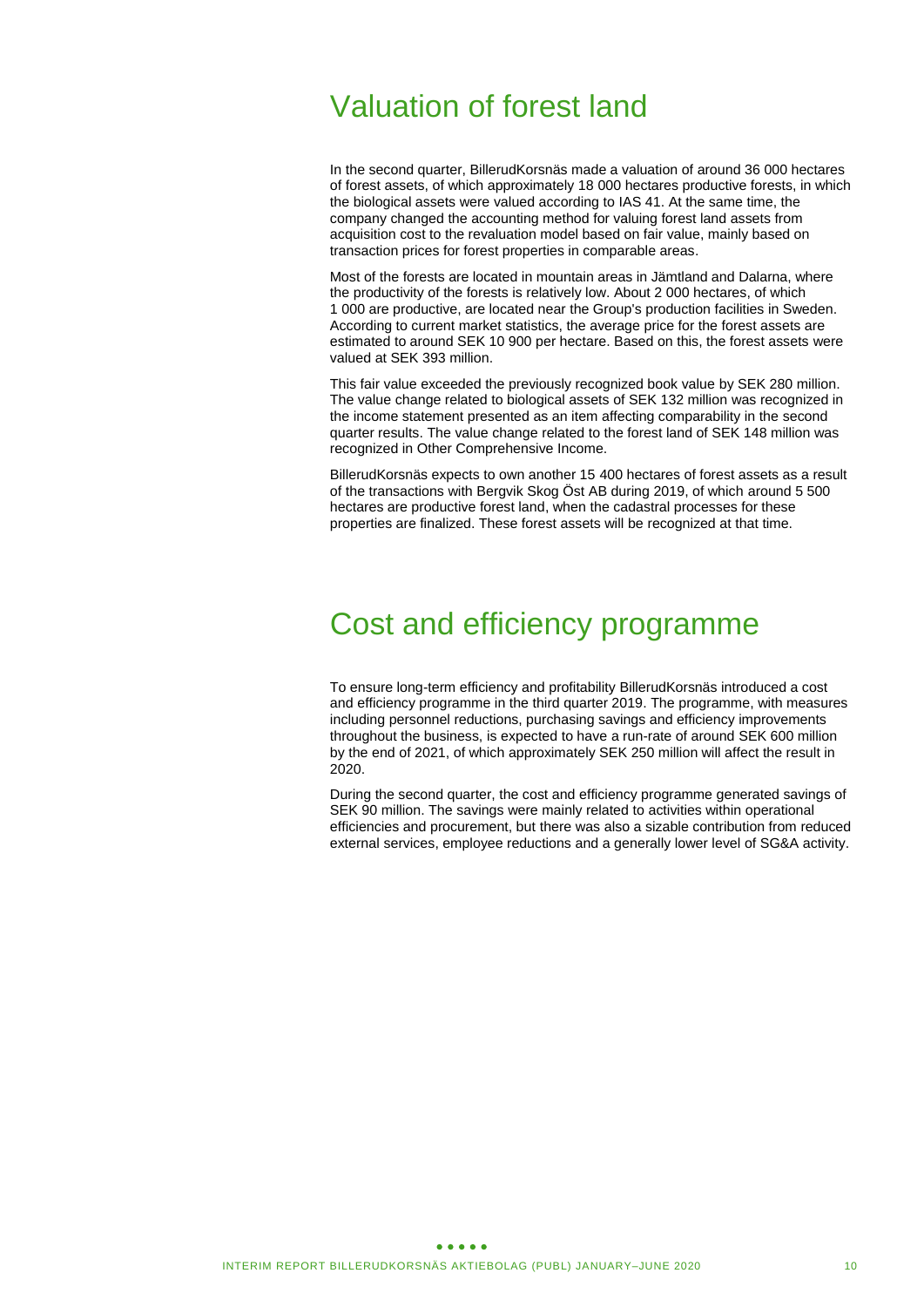# Currency hedging

Currency hedging had a net sales impact of SEK 51 million (-52) in the second quarter of 2020 and SEK -62 million (-132) for the first half of 2020 compared with no currency hedging.

Outstanding forward exchange contracts at 30 June 2020 had a market value of SEK 91 million, SEK 8 million of which is the portion of the contracts matched by trade receivables that affected earnings in the second quarter. Accordingly, other contracts had a market value of SEK 83 million.

**Hedged portion of forecast currency flows for EUR, USD and GBP and exchange rates against SEK (30 June 2020).**

|                          |       |       |                          |         |       | Total 15 |
|--------------------------|-------|-------|--------------------------|---------|-------|----------|
| Currency                 | Q3-20 | Q4-20 | Q1-21                    | $Q2-21$ | Q3-21 | months   |
| EUR Share of net flow    | 81%   | 80%   | 85%                      | 82%     | 73%   | 80%      |
| Rate                     | 10.73 | 10.76 | 10.66                    | 10.80   | 10.69 | 10.73    |
| USD Share of net flow    | 79%   | 70%   | 65%                      | 59%     | 28%   | 60%      |
| Rate                     | 9.27  | 9.42  | 9.35                     | 9.73    | 9.69  | 9.46     |
| GBP Share of net flow    | 31%   |       | $\overline{\phantom{a}}$ |         |       | 6%       |
| Rate                     | 11.71 | -     |                          |         | -     | 11.71    |
| Market value of currency | 12    | 21    | 10                       | 33      | 15    | 91       |
| contracts*               |       |       |                          |         |       |          |

\*At 30 June 2020.

# **Taxes**

The tax cost for the first half year of 2020 amounted to SEK 73 million (199), equal to approximately 16% (23) of profit before tax. The low tax rate was mainly due to revaluation of deferred tax receivables in Finland.

# Parent company

The parent company BillerudKorsnäs AB includes head office and support functions.

Operating profit/loss for the first half of 2020 was SEK -98 million (-136). The operating result includes the effects of hedging contracts and revaluations of trade receivables.

The parent company hedges both its own and the Group's net currency flows. The parent company's earnings include the results of these hedging measures. These earnings were SEK -62 million (-132) for the first half year 2020.

The average number of employees at 30 June 2020 was 135 (129).

Cash and bank balances, and short-term investments amounted to SEK 1 610 million (96).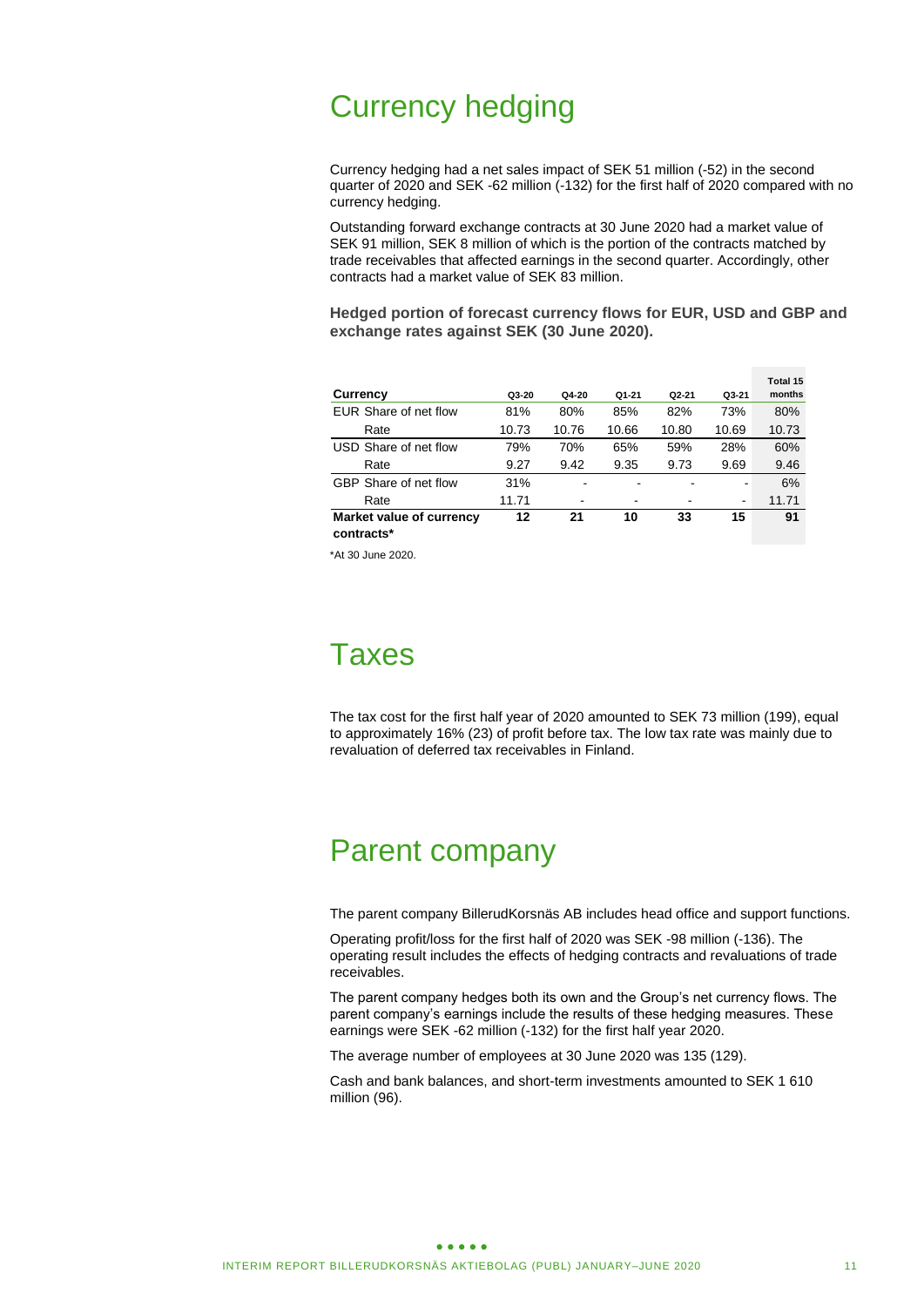# **Sustainability**

### **Sustainability KPIs, rolling 12 months (R12M)**

|                                | $Q2 - 20$ | Q1 -20 | 2020 target |
|--------------------------------|-----------|--------|-------------|
| Energy efficiency <sup>1</sup> | 5.27      | 5.29   | <5.20       |
| Fossil-free production 2       | 35.4      | 35.3   | <30.0       |
| Gender equality <sup>3</sup>   | 23.8      | 23.9   | >25.0       |

<sup>1</sup> Defined as preliminary energy consumption (MWh/tonne product), R12M.

² Defined as preliminary emissions of fossil CO2 in the manufacturing process (kg/tonne product), R12M. <sup>3</sup> Defined as female employees (%).

### **ENVIRONMENT**

BillerudKorsnäs is working towards a vision of fossil-free production and minimising emissions throughout the value chain. This work is mainly aimed at phasing out fossil fuels from production, along with investments in energy efficiency and reducing indirect emissions. In the last twelve months, fossil CO2-emissions in production amounted to 35.4 kg/tonne and the energy consumption was 5.27 MWh/tonne. The positive trend in energy efficiency was a result of a stable production and measures to reduce energy consumption.

#### **GENDER EQUALITY**

BillerudKorsnäs' aims to increase the share of women, both overall in the Group and at managerial level. This is challenging in an industry that is traditionally dominated by men. BillerudKorsnäs has undertaken several initiatives aimed at addressing the under-representation of women in operational activities and at senior levels. The share of female employees was 23.8% during the past twelve months.

### **QUARTERLY HIGHLIGHTS**

In May, BillerudKorsnäs introduced a digital tool for evaluation of the environmental impact of packaging within Managed Packaging. It contains an extensive database on packaging materials and calculates the life cycle impact of different packaging solutions for carbon dioxide emissions and water consumption. The new life cycle assessment tool received a warm welcome by customers and brand owners.

# Transfer of treasury shares

During the second quarter, BillerudKorsnäs transferred 42 140 shares under a longterm incentive programme resolved by the 2017 Annual General Meeting. The amount of treasury shares was 1 430 062 at 31 March, and at the end of June, the holding of treasure shares was 1 387 922. At 30 June, the total amount of shares in BillerudKorsnäs was 208 219 834 and the number of shares on the market was 206 831 912.

The 2020 Annual General Meeting mandated the Board of Directors to decide on the acquisition of own shares via Nasdaq Stockholm to an extent that the company's treasury holding does not at any time exceed 10% of all the shares in the company. The buy-back authorization can be used for cancellation of shares through a reduction of the share capital, but also for delivering shares to participants in the long-term share based incentive programs.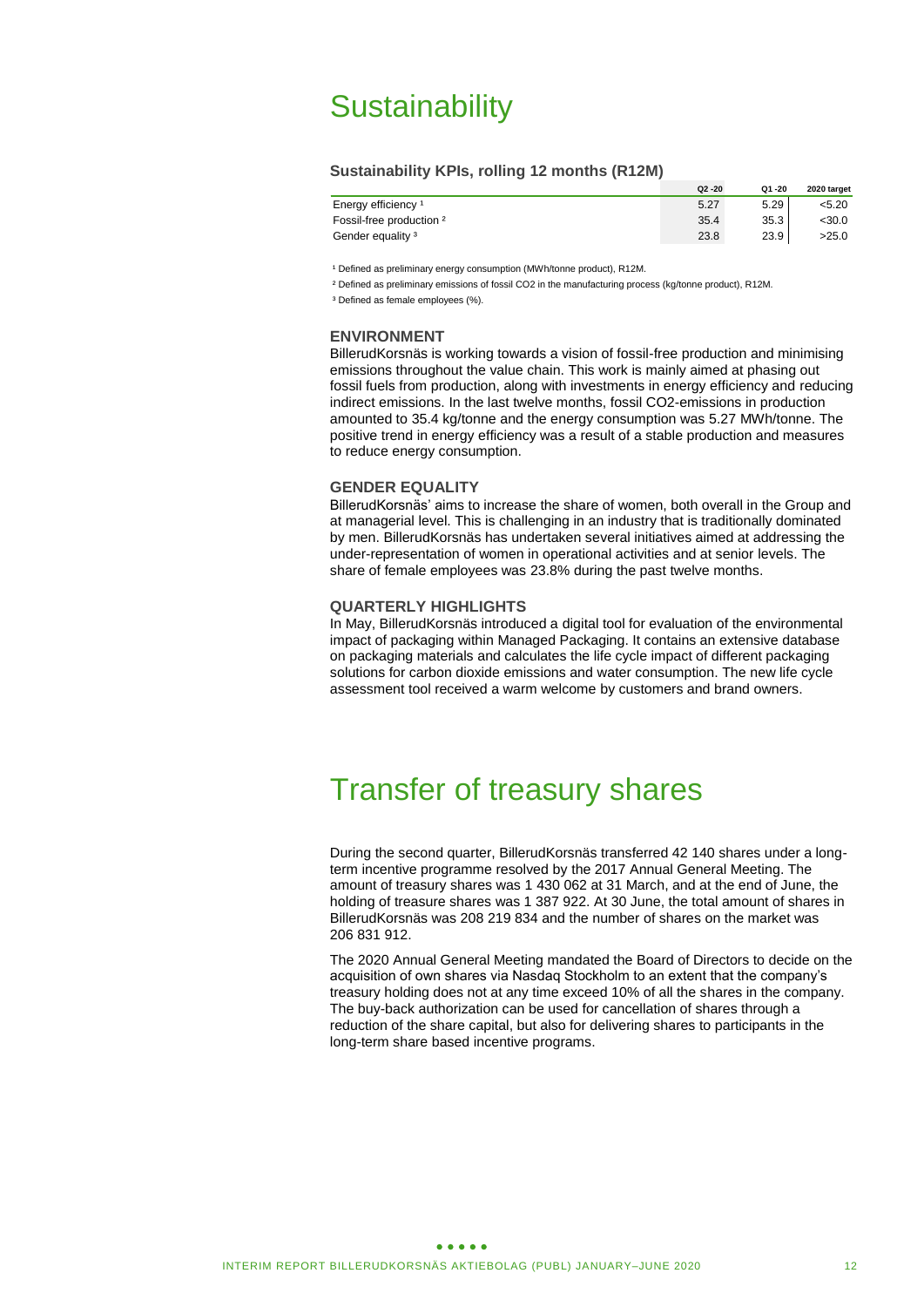# Long-term incentive programme

The 2020 Annual General Meeting resolved to introduce a long-term incentive programme ("LTIP 2020"), based on the same base structure as the long-term incentive programmes adopted at previous Annual General Meetings and comprising up to 100 persons, including Executive Leadership Team members and other key personnel and talents in the BillerudKorsnäs Group.

The main objective with LTIP 2020 is to strengthen BillerudKorsnäs' ability to attract, motivate and retain the best individuals for key leadership positions. The aim is further that executive officers as well as other key personnel and talents within the BillerudKorsnäs group shall be given an incentive to increased efforts by aligning their incentives with the shareholders' interests.

A condition for participation in LTIP 2020 is that the participants must own BillerudKorsnäs shares. The participants will after a three year vesting period that ends in connection with the publication of BillerudKorsnäs' interim report for the period January-March 2023, be allotted BillerudKorsnäs shares, free of charge, provided that the program's conditions are fulfilled, and to the extent that the relevant performance conditions have been achieved during the financial years 2020-2022.

# Risks and uncertainties

BillerudKorsnäs' products are generally dependent on the business cycle, in terms of both price development and potential sales volumes. The Group is exposed to currency fluctuations, since most revenues are invoiced in foreign currency, while a large part of operating expenses are in SEK. A more detailed description of risks and a sensitivity analysis is provided on pages 74-81 of the 2019 Annual and Sustainability Report.

Covid-19 has a large impact on business activities, consumer behaviour and the overall economy. Depending on how the pandemic develops, it may lead to lower demand for BillerudKorsnäs products and services which would affect the Group's sales, results and cash flow. However, political initiatives are being taken to support economic growth and affected industries in many countries. The largest direct risks for BillerudKorsnäs due to Covid-19 are related to supply chain disruptions, affecting our possibility to manufacture and supply products to customers, and to local outbreaks near our production sites, which would lead to production issues or that it becomes impossible to perform necessary repair and maintenance work. On top of this, there is an indirect risk that there will be a weakening demand for some of our product segments. BillerudKorsnäs is following the development closely and has taken measures to follow the authorities' recommendations and to minimize the exposure to infection. Contingency plans have been created and are regularly being updated.

BillerudKorsnäs has been working on measures to mitigate possible negative effects of different Brexit scenarios. Based on accumulated sales in 2019 the Group's net sales exposed to Brexit amount to approximately SEK 1 250 million from the EU to the UK and SEK 200 million from the UK to the EU.

In the EU countries, the EU Directive on Single Use Plastic will result in a changed regulatory landscape for packaging. Changes in legislation and its implications for BillerudKorsnäs are monitored closely.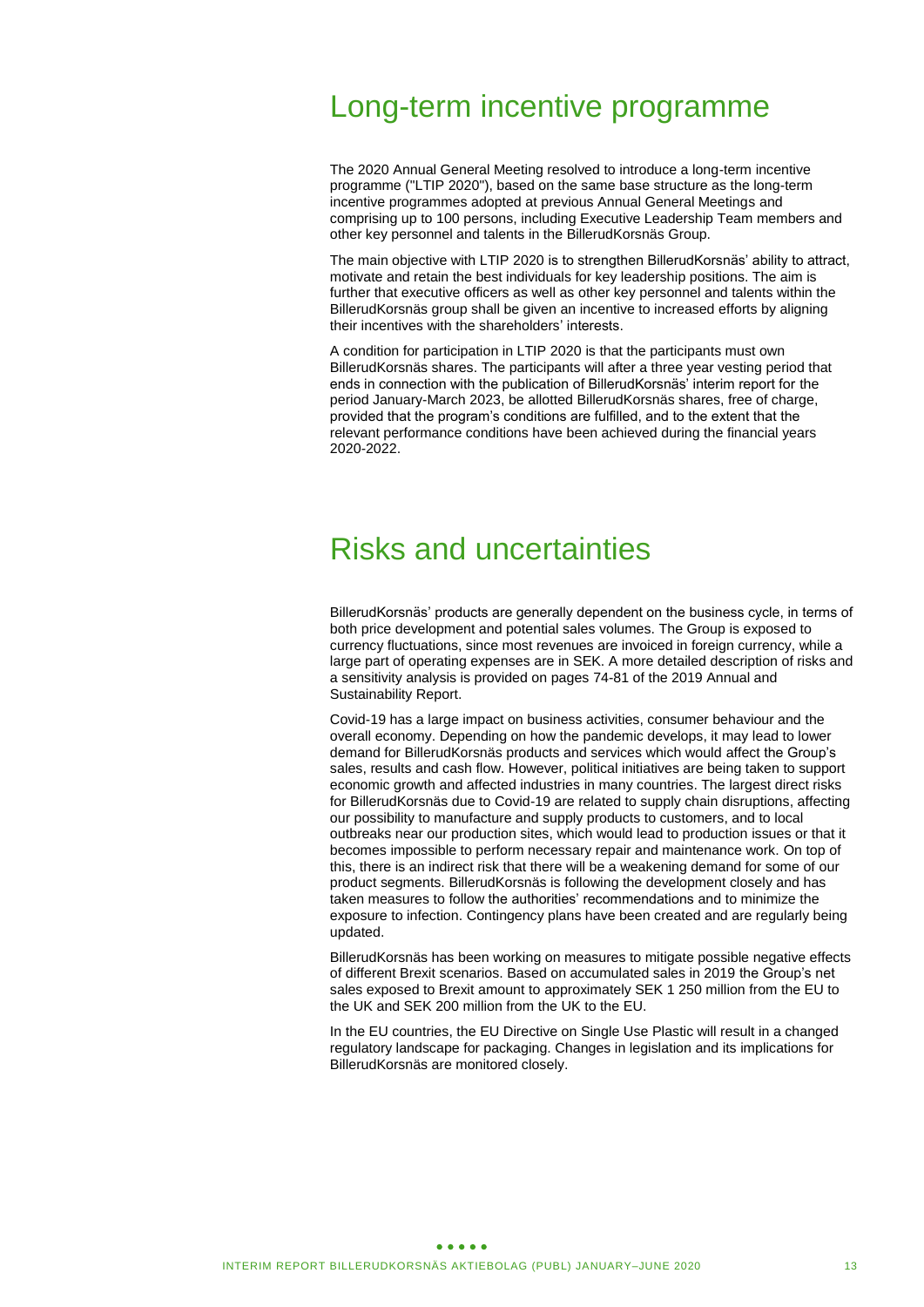# Related-party transactions

No transactions took place between BillerudKorsnäs and related parties that significantly affected the Group's position and earnings.

# Financial calendar

Q3 2020 report – 22 October 2020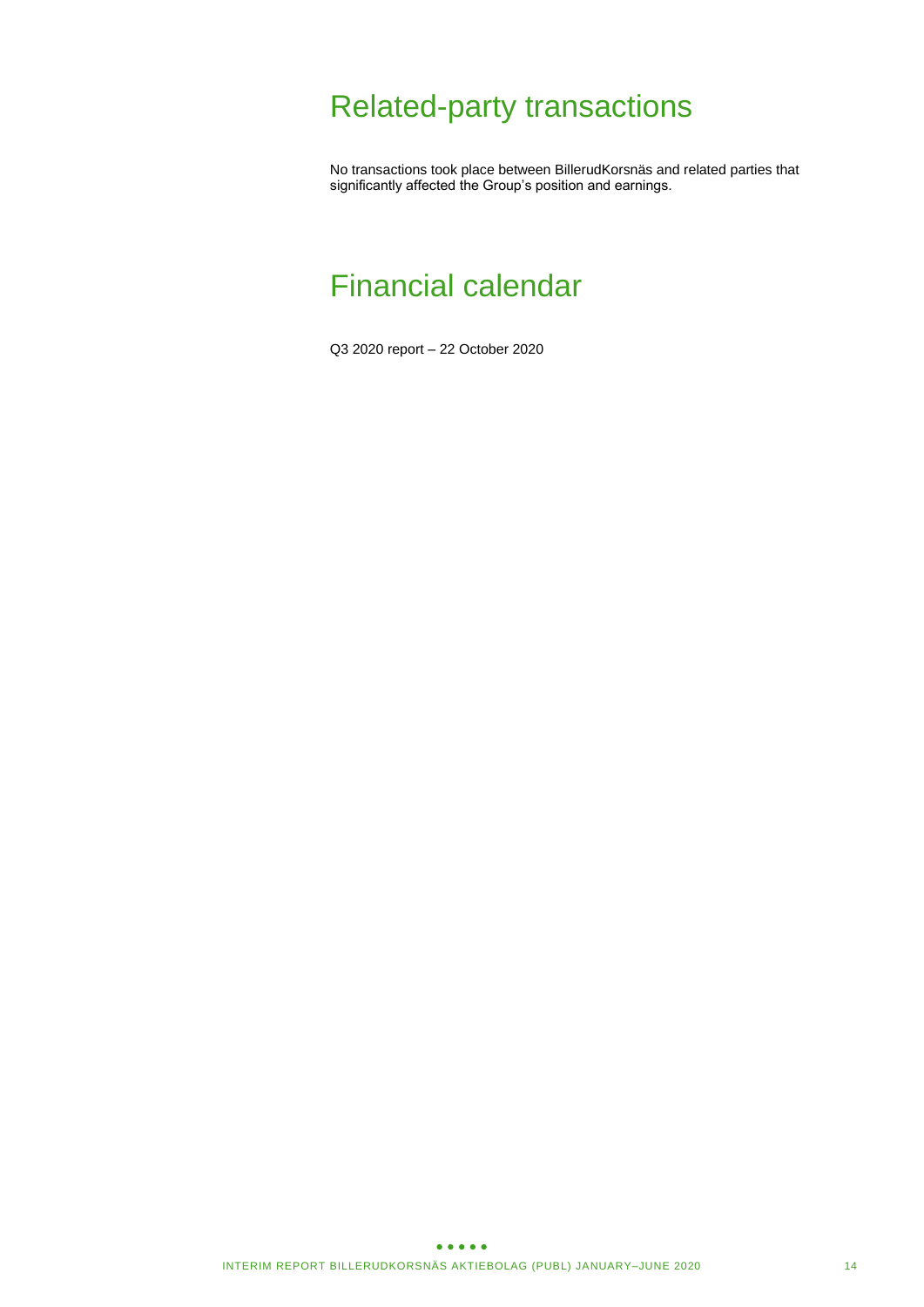The undersigned hereby confirm that this mid-year report provides a true and fair view of the parent company's and Group's operations, position and performance, and describes material risks and uncertainties faced by the parent company and Group companies.

Solna, 17 July 2020

BillerudKorsnäs AB (publ)

*Chairman of the Board Board member*

Jan Åström Michael M.F. Kaufmann<br>Chairman of the Board Michael Board Member

Andrea Gisle Joosen and Bengt Hammar<br>Board member Board member

*Board member Board member*

Kristina Schauman **Tobias Auchli**<br>Board member **Tobias Auchli** Board member *Board member Board member*

Victoria van Camp Jan Svensson *Board member Board member*

Gunnevi Lehtinen Johansson<br>Board member Board member *Board member Board member*

Lennart Holm *Acting President and CEO*

This information constituted inside information prior to publication. This is information that BillerudKorsnäs AB (publ) is obliged to make public pursuant to the EU Market Abuse Regulation. This report has been prepared in both a Swedish and an English version. The report has not been reviewed by the company's auditors.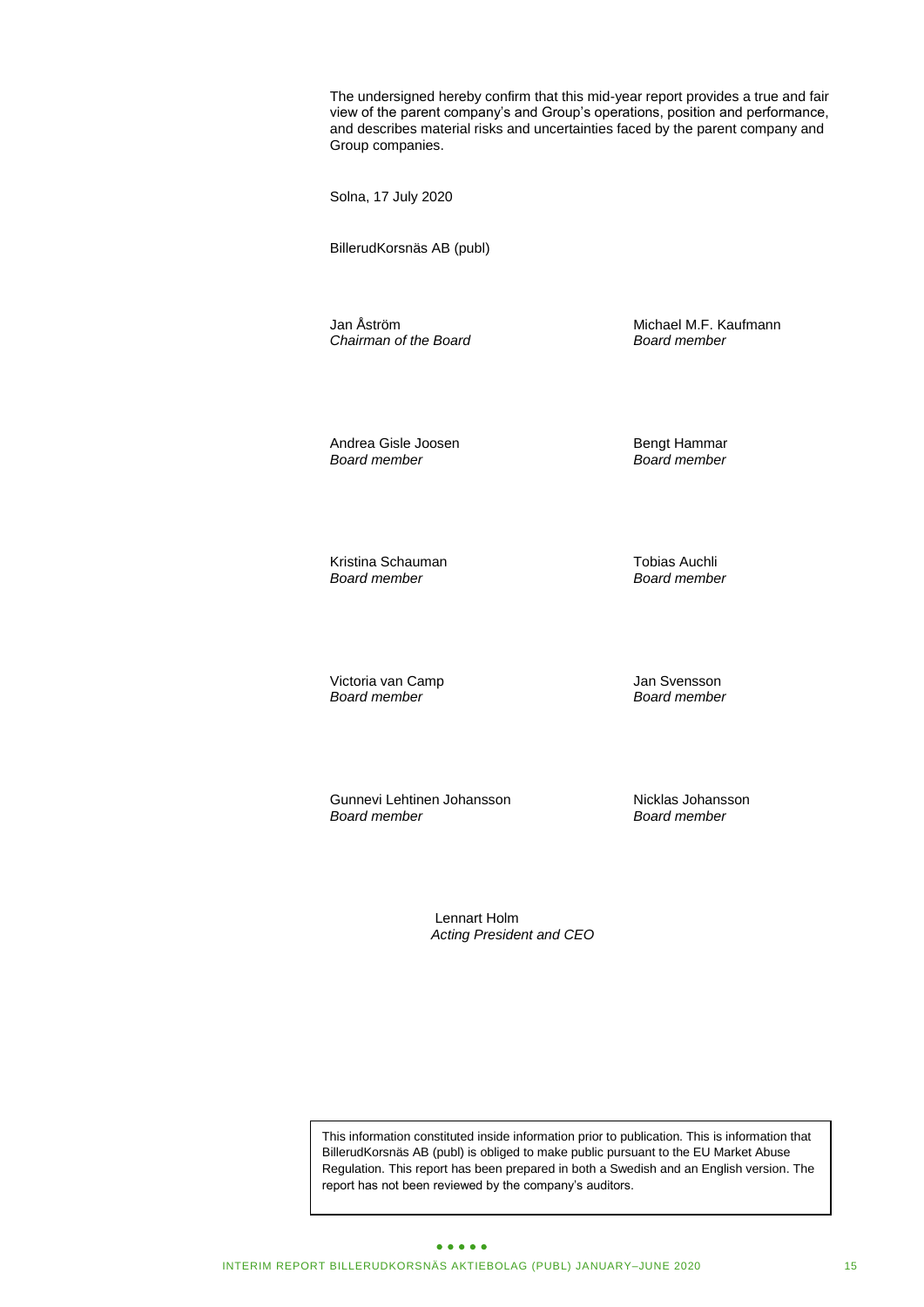### **SUMMARISED INCOME STATEMENT**

|                                                         | Quarter   | Jan-Jun   | Full year |          |          |
|---------------------------------------------------------|-----------|-----------|-----------|----------|----------|
| <b>SEKm</b>                                             | $Q2 - 20$ | $Q2 - 19$ | 2020      | 2019     | 2019     |
| Net sales                                               | 6 1 5 6   | 6 2 9 3   | 12 5 20   | 12797    | 24 4 45  |
| Other income                                            | 61        | 35        | 105       | 73       | 169      |
| <b>Operating income</b>                                 | 6 217     | 6 3 2 8   | 12 6 25   | 12870    | 24 614   |
| Change in inventories                                   | 14        | $-205$    | $-53$     | $-211$   | $-169$   |
| Raw materials and consumables                           | $-3390$   | $-3195$   | $-6691$   | $-6616$  | $-12887$ |
| Other external costs                                    | $-1259$   | $-1.338$  | $-2565$   | $-2501$  | $-5061$  |
| Employee benefits expense                               | $-978$    | $-1011$   | $-1959$   | $-1939$  | $-3650$  |
| Depreciation and impairment of non-current assets       | $-490$    | $-385$    | $-976$    | $-767$   | $-1744$  |
| Change in value of biological assets                    | 132       |           | 132       |          |          |
| Profit/Loss from participations in associated companies | $-1$      |           | 12        | $-2$     | $-17$    |
| <b>Operating expenses</b>                               | $-5972$   | $-6134$   | $-12100$  | $-12036$ | $-23528$ |
| <b>Operating profit/loss</b>                            | 245       | 194       | 525       | 834      | 1086     |
| Financial income and expenses*                          | 8         | 50        | $-70$     | 16       | 179      |
| Profit/Loss before tax                                  | 253       | 244       | 455       | 850      | 1 2 6 5  |
| Taxes                                                   | $-35$     | $-44$     | $-73$     | $-199$   | $-254$   |
| Profit/Loss from continuing operations                  | 218       | 200       | 382       | 651      | 1011     |
| Discontinued operations **                              |           |           |           |          |          |
| Profit/loss from discontinued operations, net of tax    | $-16$     | $-18$     | $-16$     | $-18$    | 5 7 0 9  |
| Profit/loss for the period                              | 202       | 182       | 366       | 633      | 6720     |
| Profit/Loss attributable to:                            |           |           |           |          |          |
| Owners of the parent company                            | 202       | 182       | 366       | 633      | 6720     |
| Non-controlling interests                               |           |           |           |          |          |
| Net profit/loss for the period                          | 202       | 182       | 366       | 633      | 6720     |
| Earnings per share, SEK                                 | 0.98      | 0.88      | 1.77      | 3.06     | 32.50    |
| Diluted earnings per share, SEK                         | 0.97      | 0.88      | 1.76      | 3.06     | 32.47    |

\*Includes dividend from Bergvik Skog AB of SEK 91 million in Q2 2019 and SEK 352 million in full year 2019.

\*\* Discountiued operations include the operations from Bergvik Skog Öst June 1 - August 30, 2019, and a capital gain of the sale of Bergvik Skog Öst of SEK 5 694 million in 2019. SEK -16 million in Q2 2020 is a decrease of the capital gain.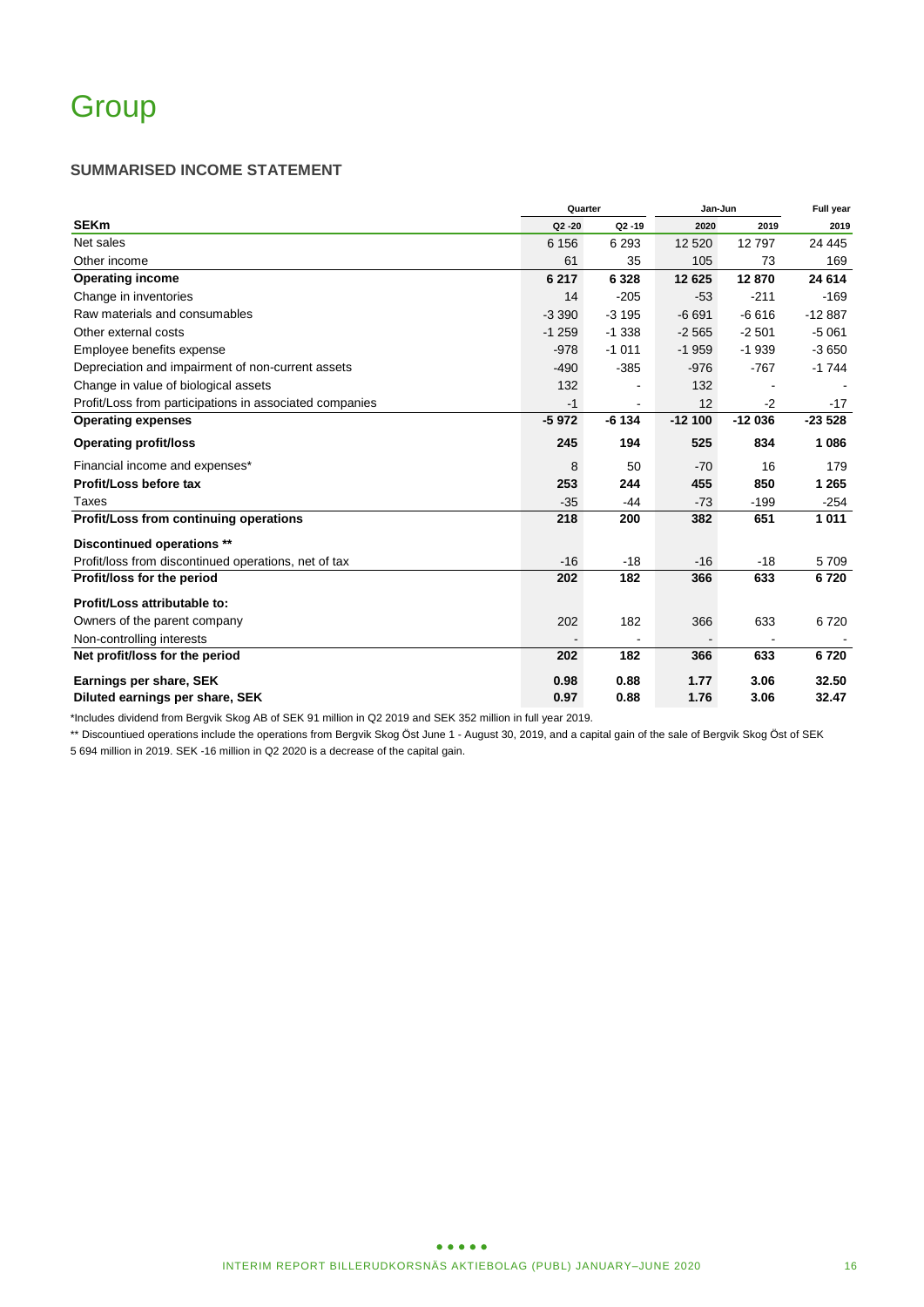# **SUMMARISED STATEMENT OF COMPREHENSIVE INCOME**

|                                                                                 |           | Quarter   |        | Jan-Jun |        |
|---------------------------------------------------------------------------------|-----------|-----------|--------|---------|--------|
| <b>SEKm</b>                                                                     | $Q2 - 20$ | $Q2 - 19$ | 2020   | 2019    | 2019   |
| Net profit/loss for the period                                                  | 202       | 182       | 366    | 633     | 6720   |
| Other comprehensive income                                                      |           |           |        |         |        |
| Items that will not be reclassified to profit or loss                           |           |           |        |         |        |
| Revaluation of forest land *                                                    | 148       |           | 148    |         |        |
| Actuarial gains or losses on defined benefit pension plans                      |           |           |        | $-61$   | $-114$ |
| Change in fair value of shareholding in Other holdings                          |           | $-167$    | $-21$  | $-148$  | -421   |
| Tax attributable to items not to be reclassified to profit or loss              | $-30$     |           | $-30$  | 13      | 24     |
| Total items never reclassified to profit or loss                                | 118       | $-167$    | 97     | $-196$  | $-511$ |
|                                                                                 |           |           |        |         |        |
| Items that have been or may be reclassified subsequently to profit or loss      |           |           |        |         |        |
| Differences arising from the translation of foreign operations' accounts        | $-75$     | 12        | $-3$   | 37      | 28     |
| Change in fair value of cash flow hedges                                        | 473       | $-73$     | $-199$ | $-353$  | $-307$ |
| Tax attributable to items that have been or may be reclassified subsequently to |           |           |        |         |        |
| profit or loss                                                                  | $-102$    | 15        | 42     | 75      | 65     |
| Total items that have been or may be reclassified subsequently to profit or     |           |           |        |         |        |
| loss                                                                            | 296       | $-46$     | $-160$ | $-241$  | $-214$ |
| Total comprehensive income for the period                                       | 616       | $-31$     | 303    | 196     | 5995   |
| Attributable to:                                                                |           |           |        |         |        |
| Owners of the parent company                                                    | 616       | $-31$     | 303    | 196     | 5995   |
| Non-controlling interests                                                       |           |           |        |         |        |
| Total comprehensive income for the period                                       | 616       | $-31$     | 303    | 196     | 5995   |

\* Effect of changed accounting principles regarding forest land, see Note 1 for more information.

# **SUMMARISED BALANCE SHEET**

|                                                              | 30 Jun  | 30 Jun  | 31 Dec  |
|--------------------------------------------------------------|---------|---------|---------|
| <b>SEKm</b>                                                  | 2020    | 2019    | 2019    |
| Intangible assets                                            | 1 9 9 5 | 2 2 1 8 | 2096    |
| Property, plant and equipment, including Right of use assets | 23 310  | 23 4 37 | 23 137  |
| Other non-current assets                                     | 1 2 0 4 | 4523    | 1 2 0 5 |
| <b>Total non-current assets</b>                              | 26 509  | 30 178  | 26 438  |
| Inventories                                                  | 3711    | 3562    | 3572    |
| Accounts receivable                                          | 2749    | 2786    | 2 4 0 8 |
| Other current assets                                         | 1719    | 929     | 1 0 5 6 |
| Assets classified as held for sale                           |         | 8524    |         |
| Cash and cash equivalents                                    | 1799    | 328     | 3 4 5 0 |
| <b>Total current assets</b>                                  | 9978    | 16 129  | 10 486  |
| <b>Total assets</b>                                          | 36 487  | 46 307  | 36 924  |
| Equity attributable to owners of the parent company          | 18 879  | 13 660  | 19 4 62 |
| Non-controlling interests                                    |         | 9       |         |
| <b>Total equity</b>                                          | 18 879  | 13 669  | 19 4 62 |
| Interest-bearing liabilities                                 | 6671    | 13720   | 7493    |
| Provisions for pensions                                      | 867     | 843     | 871     |
| Other liabilities and provisions                             | 222     | 272     | 131     |
| Deferred tax liabilities                                     | 3634    | 3573    | 3614    |
| <b>Total non-current liabilities</b>                         | 11 394  | 18 4 08 | 12 109  |
| Interest-bearing liabilities                                 | 990     | 2 3 3 8 | 583     |
| Accounts payables                                            | 3 2 7 7 | 3577    | 2937    |
| Other liabilities and provisions                             | 1 947   | 2629    | 1833    |
| Liabilities associated with assets held for sale             |         | 5686    |         |
| <b>Total current liabilities</b>                             | 6 2 1 4 | 14 230  | 5 3 5 3 |
| <b>Total equity and liabilities</b>                          | 36 487  | 46 307  | 36 924  |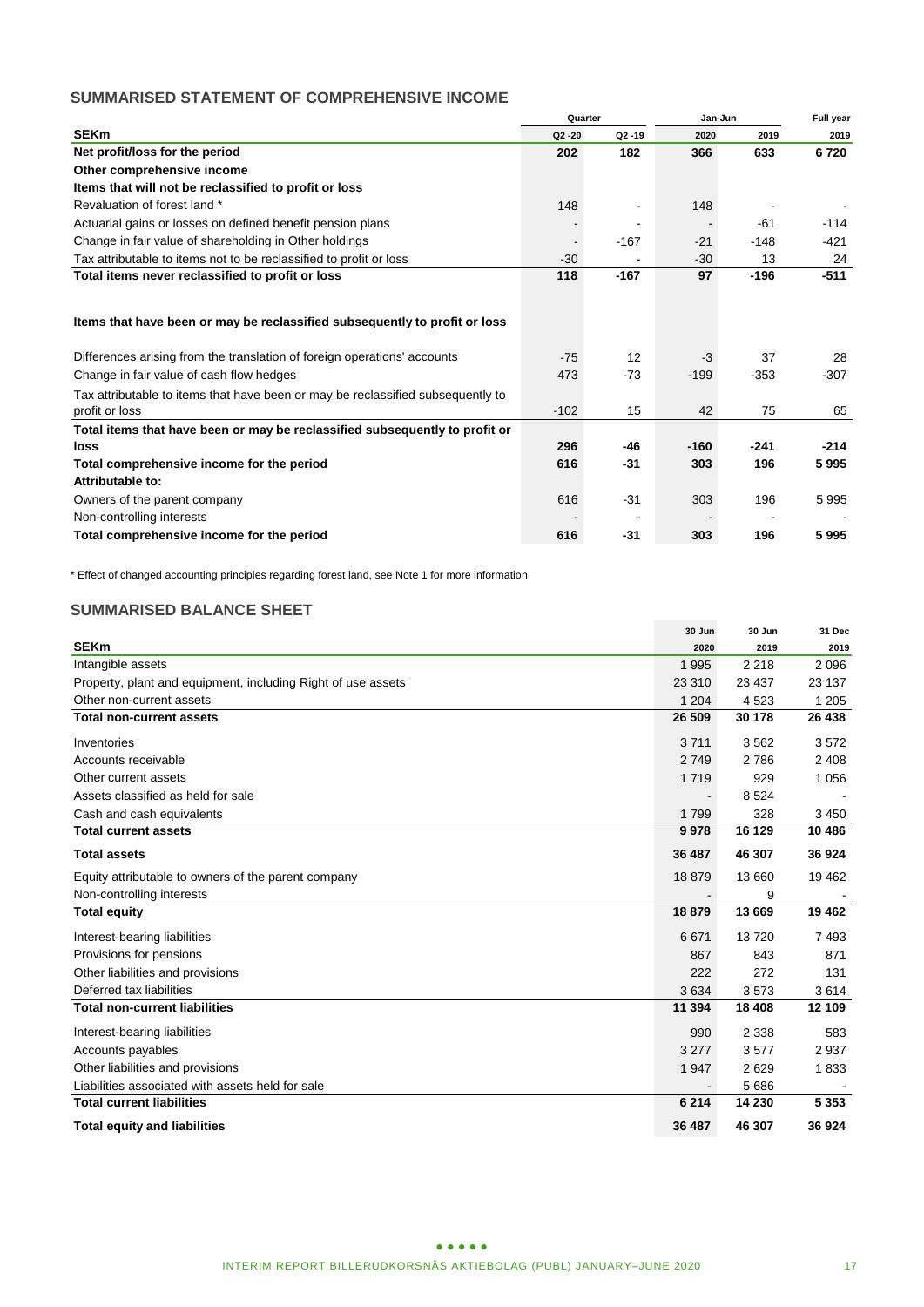# **SUMMARISED STATEMENT OF CHANGES IN EQUITY**

|                                                         |         | Jan-Jun  |         |  |
|---------------------------------------------------------|---------|----------|---------|--|
| <b>SEKm</b>                                             | 2020    | 2019     | 2019    |  |
| <b>Opening balance</b>                                  | 19 4 62 | 14 3 5 5 | 14 355  |  |
| Changed accounting principles due to IFRS 16            |         | -5       | -5      |  |
| Comprehensive income for the period                     | 303     | 196      | 5995    |  |
| Share-based payment to be settled in equity instruments | 3       | 3        | -6      |  |
| Dividend to owners of the parent company                | $-889$  | -889     | -889    |  |
| Non-controlling interest through acquisition            |         | 9        |         |  |
| <b>Closing balance</b>                                  | 18879   | 13 669   | 19 4 62 |  |
| Equity attributable to:                                 |         |          |         |  |
| Owners of the parent company                            | 18879   | 13 660   | 19 4 62 |  |
| Non-controlling interests                               |         | 9        |         |  |
| <b>Closing balance</b>                                  | 18879   | 13 669   | 19 4 62 |  |

# **SUMMARISED CASH FLOW STATEMENT, INCLUDING DISCONTINUED OPERATIONS**

|                                                                     | Quarter        |           | Jan-Jun  | Full year |         |
|---------------------------------------------------------------------|----------------|-----------|----------|-----------|---------|
| <b>SEKm</b>                                                         | $Q2 - 20$      | $Q2 - 19$ | 2020     | 2019      | 2019    |
| Operating surplus, etc. *                                           | 529            | 445       | 1 2 5 4  | 1429      | 2674    |
| Net financial items, taxes, etc.                                    | $-75$          | $-77$     | $-166$   | $-3$      | 108     |
| Change in working capital, etc.                                     | 94             | $-1$      | $-696$   | $-335$    | $-463$  |
| Cash flow from operating activities                                 | 548            | 367       | 392      | 1091      | 2 3 1 9 |
| Investments in intangible assets, property, plant and equipment     | $-392$         | $-844$    | $-674$   | $-1662$   | $-2868$ |
| Acquisition of financial assets / contribution associated companies |                |           | $-2$     | $-2$      | $-58$   |
| Disposal/repayment of financial assets/other holdings **            | 24             | 935       | 24       | 948       | 955     |
| Sale of subsidiary ***                                              |                |           |          |           | 7708    |
| Acquisition of subsidiary ***                                       | $\blacksquare$ | $-3734$   |          | $-3779$   | $-3774$ |
| Dividend from associated companies                                  | 4              |           | 4        |           |         |
| Disposal of property, plant and equipment                           |                |           |          | 7         | 8       |
| Cash flow from investing activities                                 | $-364$         | $-3643$   | $-648$   | $-4488$   | 1971    |
| Change in interest-bearing receivables                              | $-1$           |           |          |           |         |
| Change in interest-bearing liabilities                              | $-424$         | 3748      | $-502$   | 4 0 8 8   | $-421$  |
| Dividend to owners of the parent company                            | $-889$         | $-445$    | $-889$   | $-445$    | $-889$  |
| Cash flow from financing activities                                 | $-1314$        | 3 3 0 3   | $-1.391$ | 3643      | $-1310$ |
| Total cash flow (=change in cash and cash equivalents)              | $-1130$        | 27        | $-1647$  | 246       | 2980    |
| Cash and cash equivalents at start of period                        | 2963           | 687       | 3 4 5 0  | 456       | 456     |
| Translation differences in cash and cash equivalents                | $-34$          | 4         | -4       | 16        | 14      |
| Cash and cash equivalents at the end of the period                  | 1799           | 718       | 1799     | 718       | 3 4 5 0 |

**\*\*** Includes dividend from Bergvik Skog AB of SEK 24 million in the second quarter 2020 and cash proceeds of SEK 935 million from divestment of Bergvik Skog Väst AB in second quarter of 2019.

**\*\*\*** Mainly the acquisition and sale of Bergvik Skog Öst in 2019.

# **\*RECONCILIATION OF OPERATING SURPLUS**

|                                                                            |           | Quarter                  | Jan-Jun | Full year |         |
|----------------------------------------------------------------------------|-----------|--------------------------|---------|-----------|---------|
| <b>SEKm</b>                                                                | $Q2 - 20$ | $Q2 - 19$                | 2020    | 2019      | 2019    |
| Operating profit                                                           | 245       | 194                      | 525     | 834       | 1 0 8 6 |
| Reversed depreciation                                                      | 490       | 385                      | 976     | 767       | 1 744   |
| Earnings from associated companies                                         |           | ۰                        | $-12$   |           | 17      |
| <b>Pension liabilities</b>                                                 | $-9$      | $-13$                    | $-13$   | $-12$     | -44     |
| Other provisions                                                           | $-4$      | -78                      | 8       | $-96$     | $-168$  |
| Net of produced and sold electricity certificates and sold emission rights | $-63$     | $-31$                    | $-101$  | $-47$     | 10      |
| Incentive programmes                                                       |           | 4                        | 3       | 3         | 6       |
| Sale/Scrapping of fixed assets                                             |           | -1                       |         | $-7$      | 8       |
| Discontinued operations                                                    |           | $-15$                    |         | $-15$     | 15      |
| Revaluation of biological assets                                           | $-132$    | $\overline{\phantom{a}}$ | $-132$  |           |         |
| Operating surplus, etc                                                     | 529       | 445                      | 1 2 5 4 | 1429      | 2674    |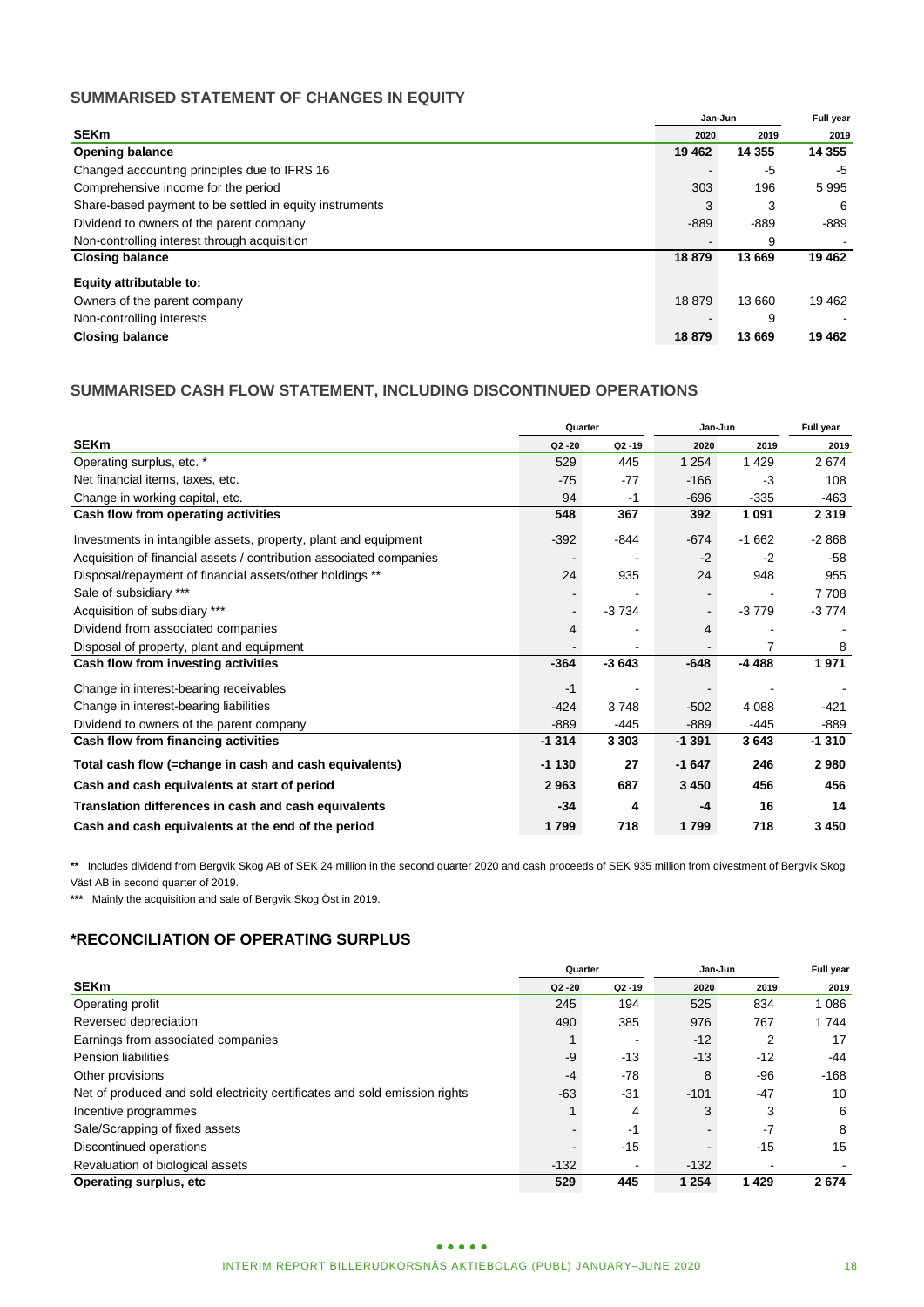### **NOTE 1 ACCOUNTING POLICIES**

The interim report for the Group is prepared in accordance with IAS 34 Interim Financial Reporting and the Swedish Annual Accounts Act. The accounting policies applied in this interim report are the same as those used in the most recent annual report for 2019, except for changed application of IAS 16 regarding forest land, which is described below, see pages 90-96 and page 138 for definitions of key figures. The interim report for the parent company is prepared in accordance with the Swedish Annual Accounts Act.

### **Forest assets**

Forest assets include two parts, growing trees that are recognized as biological assets in accordance with IAS 41 – Agriculture, and forest land that is recognized in accordance with IAS 16 – Property, Plant and Equipment. From 30 June 2020 BillerudKorsnäs has changed the recognition of forest land from acquisition cost to fair value (the revaluation method). It implies that both biological assets and forest land are recognised at fair value.

The Group's forest assets are recognised at fair value mainly based on the transaction prices for forest properties in those areas where the Group has forests. Fair value measurement is based on measurement level 3. The total value of the forest assets is allocated across growing trees, which are recognised as biological assets, and forest land. Biological assets are recognised according to IAS41. The value allocated to the biological assets is established by calculating the present value of expected cash flows, less selling costs but before tax, from harvesting those trees currently growing. Calculation of present value uses a discount rate before tax of 5%. The value of the forest land is calculated as the difference between the total value of the forest assets and the biological assets. Changes in the fair value of biological assets are recognised in profit/loss. Changes in the fair value of forest land are recognised in other comprehensive income and accumulated in a separate component of equity, the revaluation surplus. If the fair value of forest land, however were to be less than cost, the difference would be recognised in profit/loss as an impairment loss.

Revaluation before tax in the second quarter of biological assets in the profit and loss has been recognized as an income amounting to SEK 132 million and revaluation of forest land have had a positive effect of SEK 148 million in other comprehensive income. The total forest assets are valued at SEK 393 million as of 30 June 2020.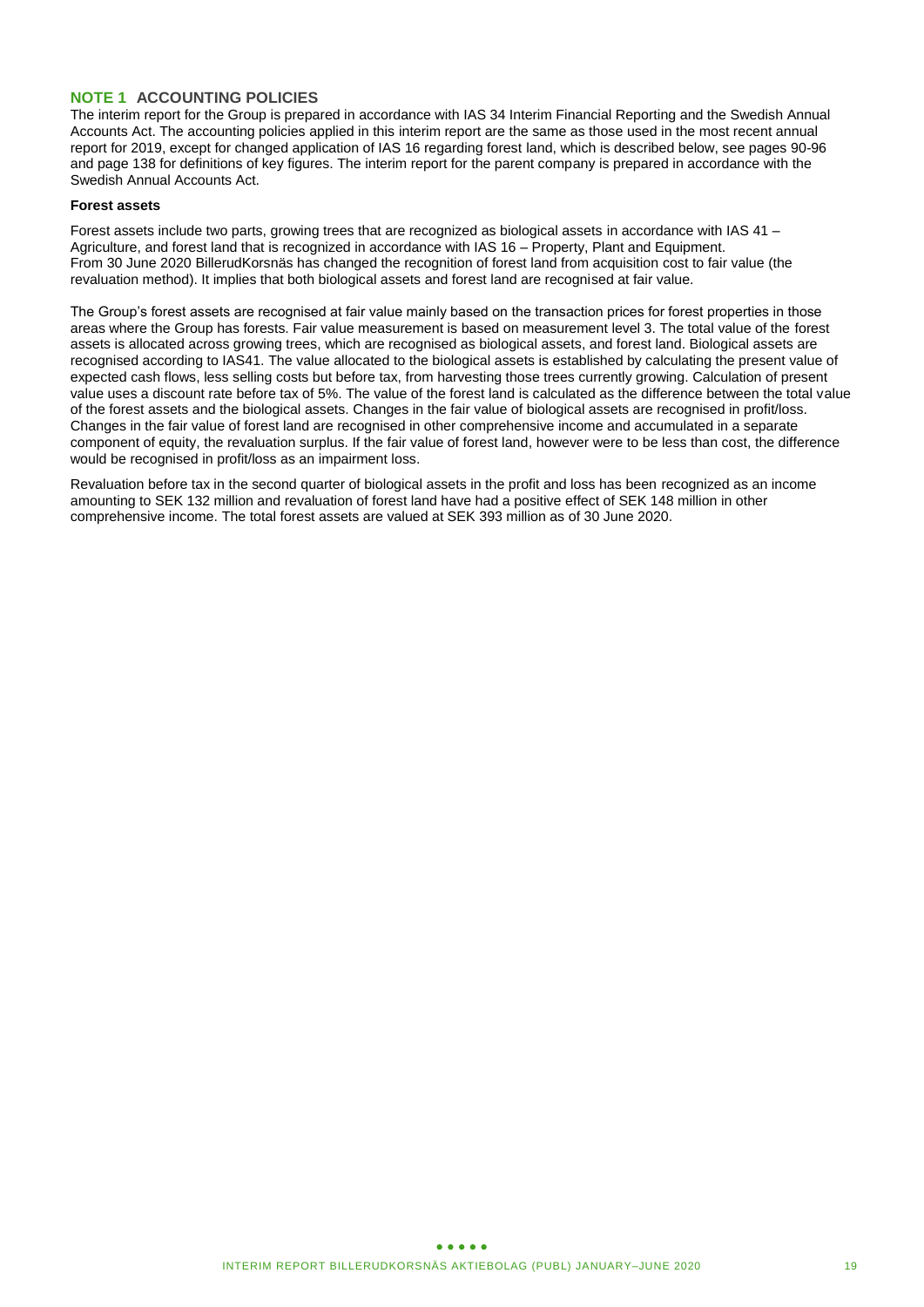#### **NOTE 2 FINANCIAL ASSETS AND LIABILITIES Fair value**

|                                          | ι αιι ναιυσ<br>through profit or<br>loss - hedge<br>accounting | <b>Amortised</b><br>cost | Fair value through<br>other compre-<br>hensive income | <b>Financial liabilities</b><br>measured at<br>amortised costs | <b>Total</b><br>carrying<br>amount | Fair<br>value |
|------------------------------------------|----------------------------------------------------------------|--------------------------|-------------------------------------------------------|----------------------------------------------------------------|------------------------------------|---------------|
| Valuation classification                 | Level 2                                                        |                          | Level 3                                               |                                                                |                                    |               |
| Group 30 June 2020                       |                                                                |                          |                                                       |                                                                |                                    |               |
| Other shares and participations          |                                                                |                          | 115                                                   |                                                                | 115                                | 115           |
| Long-term receivables                    |                                                                | 25                       | $\blacksquare$                                        |                                                                | 25                                 | 25            |
| Accounts receivable                      |                                                                | 2 7 4 9                  |                                                       | $\blacksquare$                                                 | 2749                               | 2 7 4 9       |
| Other receivables                        | 111                                                            | 748                      |                                                       |                                                                | 859                                | 859           |
| Cash and cash equivalents                | <b>.</b>                                                       | 1799                     |                                                       | $\blacksquare$                                                 | 1799                               | 1799          |
| Total                                    | 111                                                            | 5 3 2 1                  | 115                                                   | $\blacksquare$                                                 | 5 5 4 7                            | 5 5 4 7       |
| Non-current interest-bearing liabilities |                                                                |                          |                                                       | 6671                                                           | 6671                               | 6685          |
| Current interest-bearing liabilities     |                                                                |                          |                                                       | 990                                                            | 990                                | 991           |
| Accounts payables                        |                                                                |                          |                                                       | 3 2 7 7                                                        | 3 2 7 7                            | 3 2 7 7       |
| Other liabilities                        | 202                                                            |                          |                                                       | 276                                                            | 478                                | 478           |
| <b>Total</b>                             | 202                                                            |                          |                                                       | 11 214                                                         | 11 416                             | 11 431        |

|                                          | <b>Fair value</b><br>through profit or<br>loss - hedge<br>accounting | Amortised<br>cost        | other compre-<br>hensive income | Fair value through Financial liabilities<br>measured at<br>amortised costs | <b>Total</b><br>carrying<br>amount | Fair<br>value |
|------------------------------------------|----------------------------------------------------------------------|--------------------------|---------------------------------|----------------------------------------------------------------------------|------------------------------------|---------------|
| Valuation classification                 | Level 2                                                              |                          | Level 3                         |                                                                            |                                    |               |
| Group 31 December 2019                   |                                                                      |                          |                                 |                                                                            |                                    |               |
| Other shares and participations          |                                                                      |                          | 160                             | $\blacksquare$                                                             | 160                                | 160           |
| Long-term receivables                    | 16                                                                   | 27                       |                                 | $\blacksquare$                                                             | 43                                 | 43            |
| Accounts receivable                      |                                                                      | 2 4 0 8                  |                                 | ۰                                                                          | 2 4 0 8                            | 2 4 0 8       |
| Other receivables                        | 105                                                                  | 407                      |                                 |                                                                            | 512                                | 512           |
| Cash and cash equivalents                |                                                                      | 3 4 5 0                  |                                 | ۰                                                                          | 3450                               | 3 4 5 0       |
| Total                                    | 121                                                                  | 6 2 9 2                  | 160                             | $\blacksquare$                                                             | 6573                               | 6573          |
| Non-current interest-bearing liabilities |                                                                      |                          |                                 | 7493                                                                       | 7493                               | 7519          |
| Current interest-bearing liabilities     |                                                                      |                          |                                 | 582                                                                        | 582                                | 582           |
| Accounts payables                        |                                                                      | ۰                        |                                 | 2937                                                                       | 2937                               | 2937          |
| Other liabilities                        | 33                                                                   | $\overline{\phantom{a}}$ |                                 | 286                                                                        | 319                                | 319           |
| Total                                    | 33                                                                   | $\blacksquare$           | $\overline{\phantom{0}}$        | 11 298                                                                     | 11 331                             | 11 357        |

# **NOTE 3 OTHER DISCLOSURES**

Other disclosures in accordance with IAS 34.16A can be found on the pages prior to the income statement and the statement of comprehensive income. Information regarding divisions/segments can be found on pages 5-7, information regarding financing on page 9, seasonal effects on page 24 and events after the end of the quarter on page 4.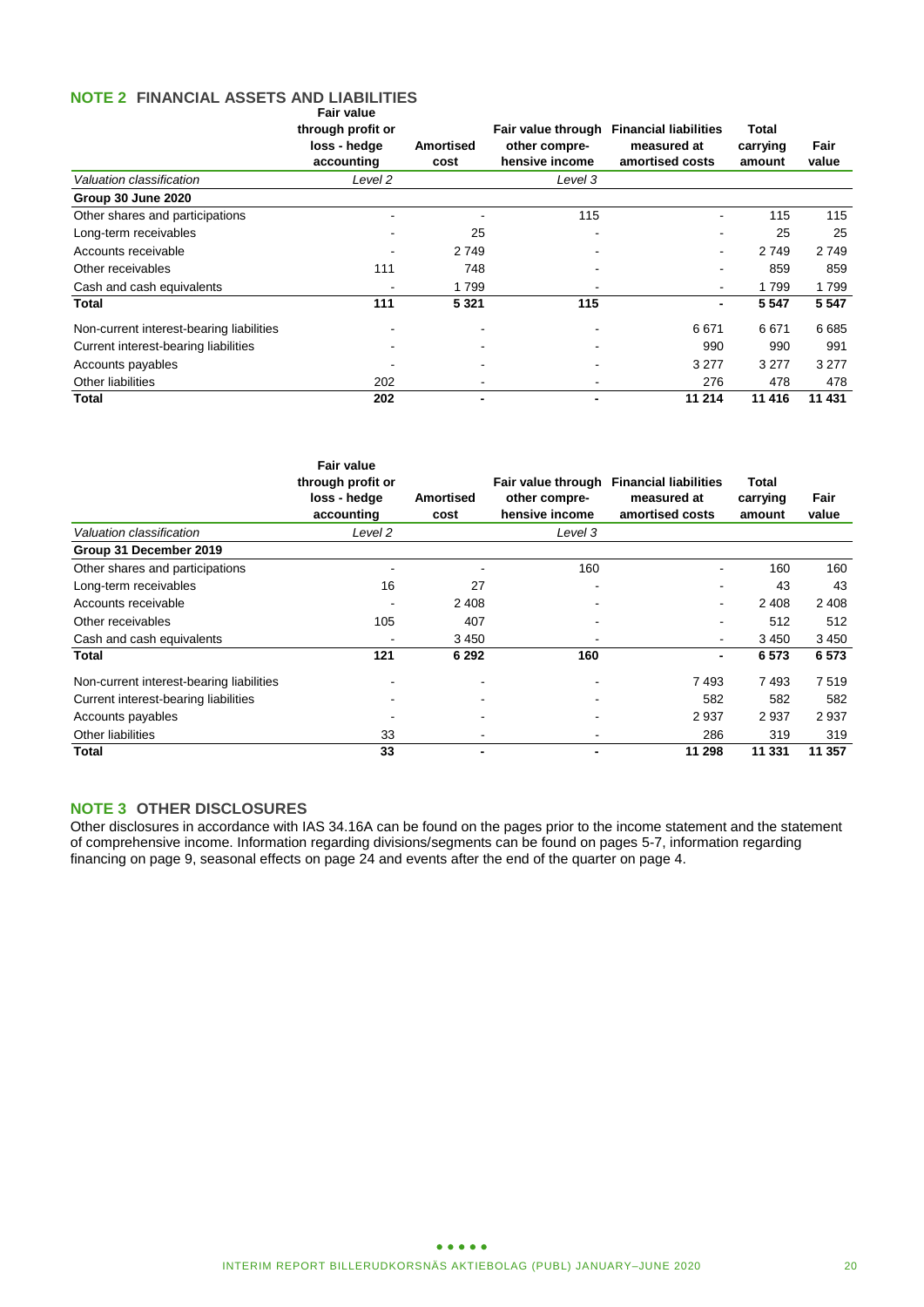# **KEY FIGURES**

|                                                           | Jan-Jun | Full year |         |
|-----------------------------------------------------------|---------|-----------|---------|
|                                                           | 2020    | 2019      | 2019    |
| <b>Margins</b>                                            |         |           |         |
| EBITDA, %                                                 | 12      | 13        | 12      |
| Operating margin, %                                       | 4       | 7         | 4       |
| Return (rolling 12 months)                                |         |           |         |
| Return on capital employed, %                             | 3       | 8         | 4       |
| Return on equity, %                                       | 36      | 9         | 41      |
| Capital structure at end of period                        |         |           |         |
| Capital employed, SEKm                                    | 25 5 89 | 23 4 9 9  | 24 938  |
| Working capital, SEKm                                     | 2835    | 1 0 3 4   | 2 1 5 9 |
| Equity attributable to owners of the parent company, SEKm | 18879   | 13 660    | 19 4 62 |
| Interest-bearing net debt, SEKm <sup>*</sup>              | 6710    | 12 667    | 5476    |
| Net debt/equity ratio*                                    | 0.36    | 0.93      | 0.28    |
| Interest-bearing net debt / EBITDA, multiple*             | 2.5     | 3.9       | 1.9     |
| Key figures per share                                     |         |           |         |
| Earnings per share, SEK                                   | 1.77    | 3.06      | 32.50   |
| Dividend (for the financial year) per share, SEK          |         |           | 4.30    |
| Other key figures                                         |         |           |         |
| Working capital as percentage of net sales, %             | 10      | 8         | 8       |
| Operative investments, SEKm                               | 674     | 1662      | 2868    |
| Average number of employees                               | 4 4 9 5 | 4622      | 4 5 9 6 |

\*Key figures refer to continuing operations. Including the discontinued operations Interest-bearing net debt amounts to SEK 16 163 million, Net debt/equity ratio to 1.18 and Interest-bearing net debt/EBITDA 4.9 at June 30 2019.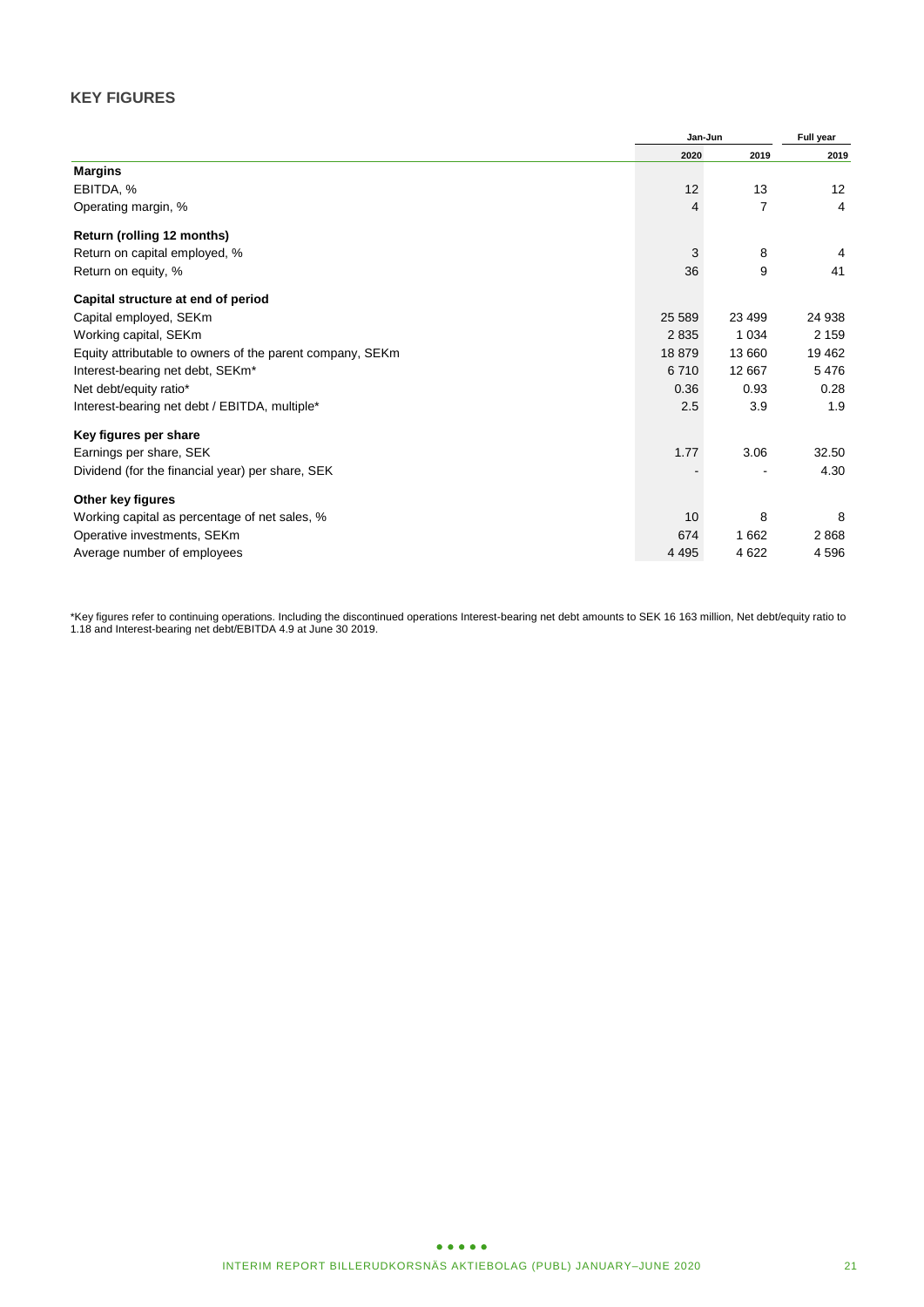# **RECONCILIATION OF ALTERNATIVE PERFORMANCE MEASURES**

|                                                                                                  |           | Quarter        |                          | Jan-Jun        |                          | Full year    |
|--------------------------------------------------------------------------------------------------|-----------|----------------|--------------------------|----------------|--------------------------|--------------|
| <b>Adjusted EBITDA, SEKm</b>                                                                     | $Q2 - 20$ | $Q1 - 20$      | $Q2 - 19$                | 2020           | 2019                     | 2019         |
| Operating profit                                                                                 | 245       | 280            | 194                      | 525            | 834                      | 1 0 8 6      |
| Depreciation and impairment of non-current assets                                                | 490       | 486            | 385                      | 976            | 767                      | 1 7 4 4      |
| <b>EBITDA</b>                                                                                    | 735       | 766            | 579                      | 1 501          | 1601                     | 2830         |
| Items affecting comparability                                                                    | 39        | 25             | $-40$                    | 64             | $-27$                    | $\mathbf{1}$ |
| <b>Adjusted EBITDA</b>                                                                           | 774       | 791            | 539                      | 1565           | 1 5 7 4                  | 2831         |
| <b>Adjusted Operating profit, SEKm</b>                                                           |           |                |                          |                |                          |              |
| Operating profit                                                                                 | 245       | 280            | 194                      | 525            | 834                      | 1 0 8 6      |
| Items affecting comparability                                                                    | 39        | 25             | $-40$                    | 64             | $-27$                    |              |
| <b>Adjusted Operating profit</b>                                                                 | 284       | 305            | 154                      | 589            | 807                      | 1 0 8 7      |
| Adjusted earnings per share, SEK                                                                 |           |                |                          |                |                          |              |
| Profit attributed to owners of the parent company, SEKm                                          | 202       | 164            | 182                      | 366            | 633                      | 6720         |
| Items affecting comparability, attributed to owners of the parent                                |           |                |                          |                |                          |              |
| company, SEKm <sup>*</sup>                                                                       | 32        | 20             | $-32$                    | 52             | $-22$                    | $-5708$      |
| Adjusted profit attributed to owners of the parent                                               |           |                |                          |                |                          |              |
| company, SEKm                                                                                    | 234       | 184            | 150                      | 418            | 611                      | 1012         |
| Weighted number of outstanding shares, thousands                                                 | 206 809   | 206 790        | 206 763                  | 206 799        | 206 732                  | 206 761      |
| Adjusted earnings per share                                                                      | 1.13      | 0.89           | 0.73                     | 2.02           | 2.96                     | 4.89         |
| Adjusted Return on capital employed (ROCE), SEKm                                                 |           |                |                          |                |                          |              |
| Adjusted Operating profit over 12 months **                                                      | 869       | 739            | 1790                     | 869            | 1790                     | 1 0 8 7      |
| Average capital employed over 12 months                                                          | 24 790    | 24 553         | 23 1 28                  | 24 790         | 23 1 28                  | 24 270       |
| Adjusted Return on capital employed                                                              | 4%        | 3%             | 8%                       | 4%             | 8%                       | 4%           |
| Interest-bearing net debt / Adjusted EBITDA, multiple                                            |           |                |                          |                |                          |              |
| Interest-bearing net debt                                                                        | 6710      | 5 9 5 1        | 12 667                   | 6710           | 12 667                   | 5476         |
| Adjusted EBITDA over 12 months**                                                                 | 2822      | 2587           | 3 2 7 6                  | 2822           | 3 2 7 6                  | 2831         |
| Interest-bearing net debt / Adjusted EBITDA                                                      | 2.4       | 2.3            | 3.9                      | 2.4            | 3.9                      | 1.9          |
|                                                                                                  |           |                |                          |                |                          |              |
| Items affecting comparability, SEKm<br>New board machine in Gruvön - additional costs (Operating |           |                |                          |                |                          |              |
| expenses)                                                                                        |           |                | 14                       | $\blacksquare$ | 31                       | 40           |
|                                                                                                  |           |                |                          |                |                          |              |
| New board machine in Gruvön - restructuring (Operating<br>expenses)                              |           | $\overline{a}$ | $-20$                    | $\blacksquare$ | $-20$                    | -50          |
| Restructuring (Operating expenses)                                                               | 11        | 25             |                          | 36             |                          | 49           |
| Workplace environment (Operating expenses)                                                       |           | L.             | $-32$                    |                | -32                      | $-32$        |
|                                                                                                  |           |                |                          |                |                          |              |
| Revaluation of biological assets (Change in value of biological                                  |           |                |                          |                |                          |              |
| assets)                                                                                          | $-132$    |                | $\overline{\phantom{0}}$ | $-132$         |                          |              |
| UPM - compensation (Raw materials and consumables)                                               | 160       | $\overline{a}$ | $\blacksquare$           | 160            | $\overline{\phantom{a}}$ |              |
| Acquisition costs Bergvik                                                                        |           |                | -2                       |                |                          |              |
| Other (Operating expenses)                                                                       |           |                |                          |                | -6                       | -6           |
| Items affecting comparability                                                                    | 39        | 25             | $-40$                    | 64             | $-27$                    | $\mathbf{1}$ |
|                                                                                                  |           |                |                          |                |                          |              |

\*Includes Profit from discountinued operations in 2019.

\*\*12 months is calculated by adding accumulated amounts for the current year plus full previous year, minus prior year's accumulated amounts for periods exceeding 12 months from the balance sheet date.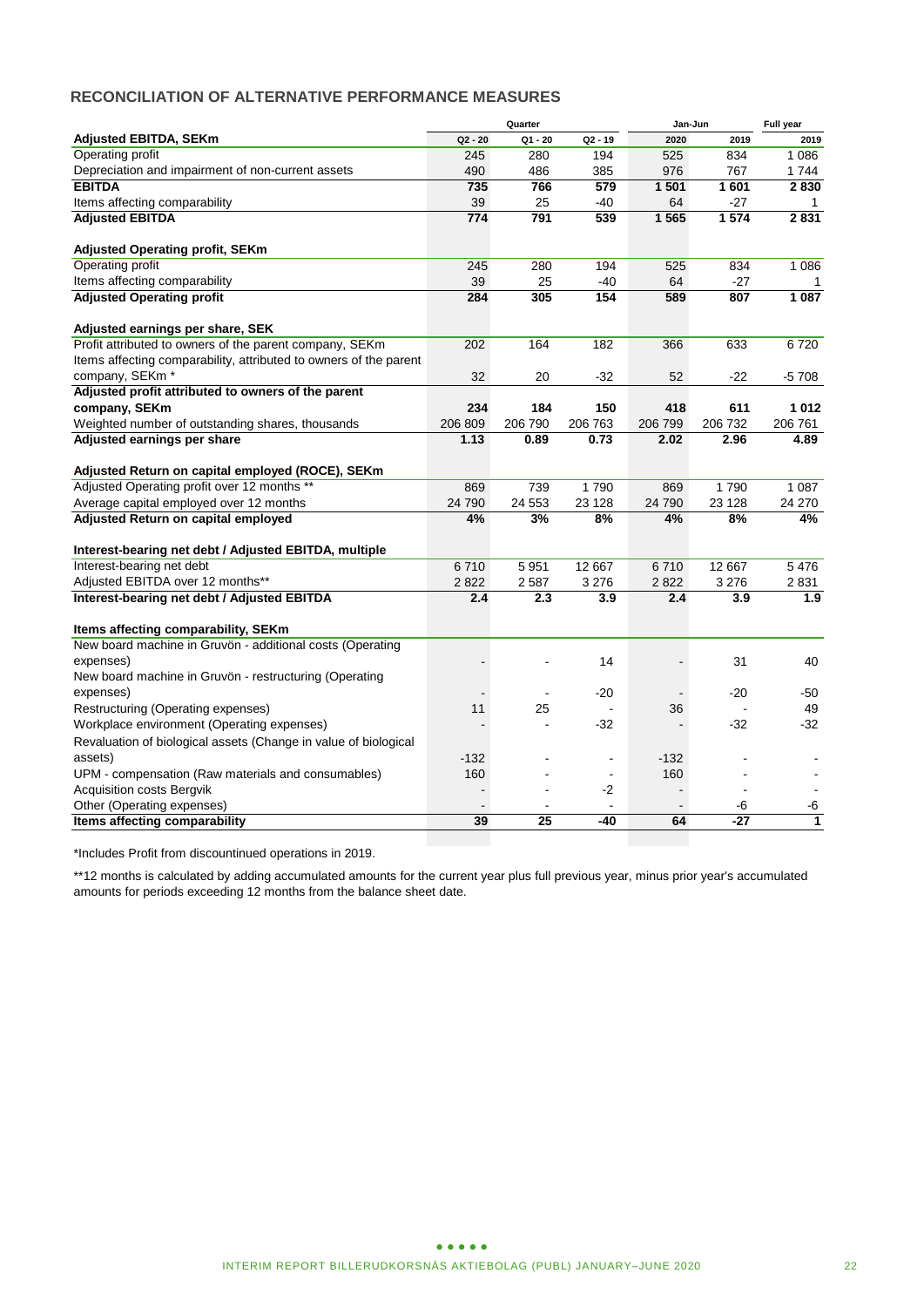# **RECONCILIATION OF ALTERNATIVE PERFORMANCE MEASURES (CONT.)**

|                                               | 30 Jun         | 30 Jun  | 31 Dec  |
|-----------------------------------------------|----------------|---------|---------|
| Capital employed, SEKm                        | 2020           | 2019    | 2019    |
| Total assets                                  | 36 487         | 46 307  | 36 923  |
| Assets classified as held for sale            | $\blacksquare$ | $-8524$ |         |
| Accounts payables                             | $-3277$        | $-3577$ | $-2937$ |
| Other liabilities and provisions              | $-2169$        | $-2901$ | $-1964$ |
| Deferred tax liabilities                      | $-3634$        | $-3573$ | $-3614$ |
| Interest-bearing non-current assets           | $-19$          | $-3905$ | $-20$   |
| Cash and Cash equivalents                     | $-1799$        | $-328$  | $-3450$ |
| Capital employed                              | 25 589         | 23 499  | 24 938  |
|                                               |                |         |         |
|                                               | 30 Jun         | 30 Jun  | 31 Dec  |
| <b>Working capital, SEKm</b>                  | 2020           | 2019    | 2019    |
| Inventories                                   | 3711           | 3562    | 3572    |
| Accounts receivables                          | 2 7 4 9        | 2786    | 2 4 0 8 |
| Other operating receivables                   | 1 7 1 9        | 929     | 1 0 5 6 |
| Accounts payables                             | $-3277$        | $-3577$ | $-2937$ |
| Other operating liabilities (excl provisions) | $-1873$        | $-2585$ | $-1743$ |
| Tax liabilities                               | $-194$         | -81     | $-197$  |
| <b>Working capital</b>                        | 2835           | 1 0 3 4 | 2 1 5 9 |
|                                               |                |         |         |
|                                               | 30 Jun         | 30 Jun  | 31 Dec  |
| Interest-bearing net debt, SEKm               | 2020           | 2019    | 2019    |
| Interest bearing provisions                   | 867            | 843     | 871     |
| Interest bearing non-current liabilities      | 6671           | 13720   | 7493    |
| Interest bearing current liabilities          | 990            | 2 3 3 7 | 582     |
| Interest-bearing non-current assets           | -19            | $-3905$ | $-20$   |
| Cash and Cash equivalents                     | $-1799$        | $-328$  | $-3450$ |
| Interest-bearing net debt                     | 6710           | 12 667  | 5476    |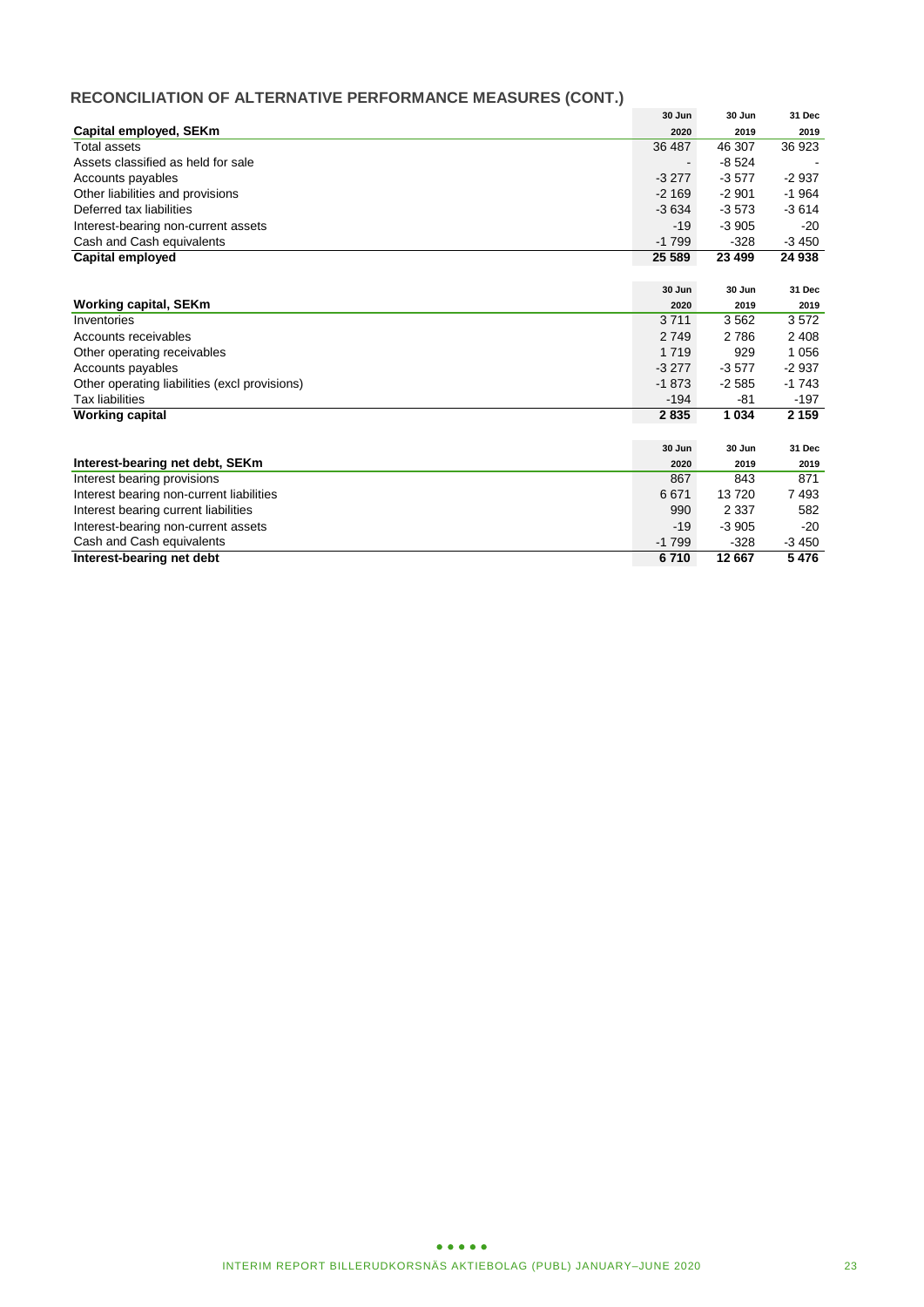# Seasonal effects

BillerudKorsnäs' business is subject to seasonal fluctuations to a relatively limited extent. Periodical maintenance shutdowns have the largest impact, as they involve each unit stopping production for around one week. The loss of production results in somewhat lower deliveries over an extended period before, during and after the shutdown. It should also be noted that the Group usually has a somewhat higher cost level in the fourth quarter than in previous quarters.

### **PLANNED MAINTENANCE SHUTDOWNS**

In addition to ongoing maintenance during production, BillerudKorsnäs' production units normally also require more extensive maintenance at some time during the year. Maintenance requires the production of pulp, paper and board to stop. The principal cost items in a maintenance shutdown are loss of volumes arising from the shutdown and fixed costs, mainly maintenance and overtime costs, as well as a certain portion of variable costs including higher consumption of electricity and wood when production is restarted. The effects of shutdowns on earnings vary depending on the extent of the measures carried out, their nature and the actual length of the shutdown. The estimated cost of shutdown involves an assessment of the impact on earnings of a normal shutdown compared with a quarter during which no periodic maintenance shutdown takes place.

No planned maintenance shutdowns were carried out in the first six months of 2020. Due to the Covid-19, all planned maintenance shutdowns during the second quarter were postponed until the second half of 2020.

### **ESTIMATED MAINTENANCE SHUTDOWN COST**

| <b>Production units</b> | <b>Estimated shutdown</b><br>cost <sup>1</sup> |                                 | Estimated breakdown of shutdown cost by<br>division | <b>Planned dates of maintenance</b><br>shutdown |                |                |                |
|-------------------------|------------------------------------------------|---------------------------------|-----------------------------------------------------|-------------------------------------------------|----------------|----------------|----------------|
|                         | <b>SEKm</b>                                    | <b>Division</b><br><b>Board</b> | <b>Division</b><br>Paper                            | <b>Division</b><br><b>Solution</b>              | 2020           | 2019           | 2018           |
| Gävle                   | ~150                                           | 100%                            |                                                     |                                                 | Q3             | Q2             | Q3             |
| Gruvön                  | ~155                                           | ~105%                           | $~2\%$                                              | $-3%$                                           | Q <sub>3</sub> | Q3             | Q <sub>2</sub> |
| Frövi                   | $-110$                                         | 100%                            |                                                     |                                                 | Q <sub>4</sub> | Q4             | Q <sub>4</sub> |
| Skärblacka              | ~150                                           | $~10\%$                         | $~100\%$                                            |                                                 | Q <sub>4</sub> | Q <sub>2</sub> | Q <sub>2</sub> |
| Karlsborg               | $~1$ - 55                                      |                                 | $~108\%$                                            | $~2\%$                                          | Q3             | Q3             | Q3             |
| Pietarsaari             | ~15                                            |                                 | 100%                                                |                                                 | Q <sub>4</sub> | ٠              | Q4             |
| Rockhammar              | ~15                                            | 100%                            |                                                     |                                                 | Q4             | Q4             | Q <sub>4</sub> |

1Maintenance shutdowns at Beetham have an insignificant effect on BillerudKorsnäs' total earnings.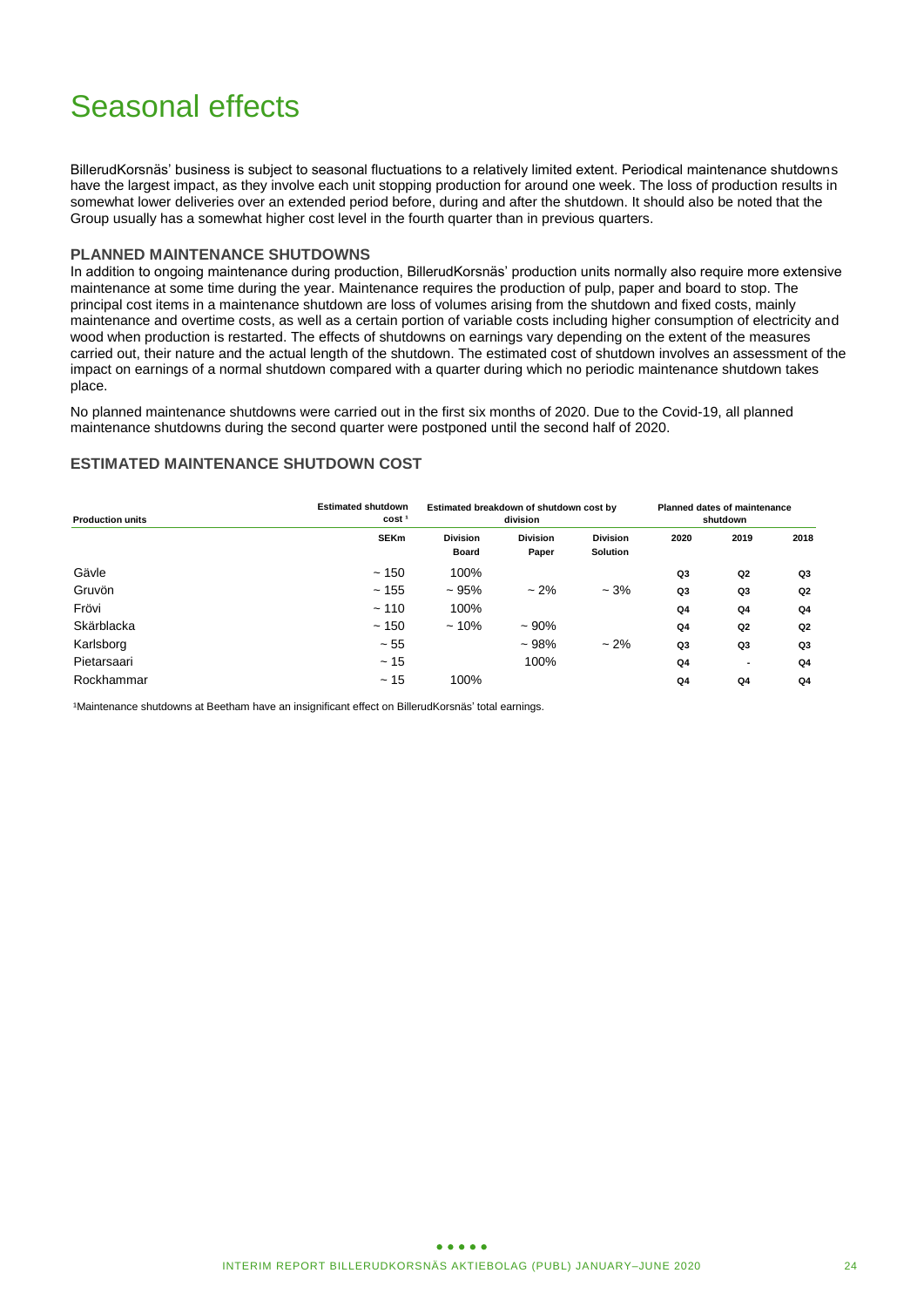# **Definitions**

**ADJUSTED KEY FIGURES**

Adjusted key figures on EBITDA, Operating profit, Return on capital employed and Earnings per share provide a better understanding of the underlying business performance and enhance comparability from period to period, when the effect of items affecting comparability are adjusted for. Items affecting comparability can include additional project costs for major projects, major restructuring/writedowns/revaluations, litigations, specific impact due to strategic decisions, and significant earnings effects from acquisition and disposals.

#### **ADJUSTED EBITDA**

Operating profit before depreciation and amortisation adjusted for items affecting comparability.

**ADJUSTED EARNINGS PER SHARE** Earnings per share adjusted for items affecting comparability after tax attributable to owners of the parent company.

**ADJUSTED OPERATING PROFIT** Operating profit adjusted for items affecting comparability.

### **CAPITAL EMPLOYED**

Total assets less non-interest bearing liabilities, non-interest bearing provisions and interest-bearing assets. The measure is used to quantify the net total assets used in the operating business, and is used as a component in measuring operating profitability.

#### **EARNINGS PER SHARE**

Profit for the period, attributable to owners of the parent, divided by the average number of shares in the market.

#### **EQUITY**

Equity at the end of the period.

#### **EBITDA**

Operating profit before depreciation and amortisation (EBITDA = Earnings before Interest, Taxes, Depreciation and Amortisation). EBITDA is a measure of operating performance. It is a profit measure that is close to the cash flow from operating activities.

#### **EBITDA, %**

Operating profit before depreciation (EBITDA = Earnings before Interest, Taxes, Depreciation and Amortisation) as a percentage of net sales. The measure is used in business review as well as for benchmarking with peer companies.

**INTEREST-BEARING NET DEBT** Interest-bearing provisions and liabilities less interest-bearing assets. The measure is used to quantify the debt financing, taken the amount of financial assets into account. The measure is used as a component in measuring financial risk.

#### **INTEREST-BEARING NET DEBT/ EBITDA**

Interest bearing net debt at the end of the period divided by EBITDA for the last twelve months. The measure shows the size of the interest-bearing net debt compared to the repayment capacity. A higher (lower) ratio indicates a higher (lower) risk.

**INTEREST-BEARING NET DEBT/ADJUSTED EBITDA** Interest bearing net debt at the end of the period divided by EBITDA for the last twelve months adjusted for items affecting comparability.

**NET DEBT/EQUITY RATIO** Interest-bearing net debt divided by equity. The ratio shows the mix between interest-bearing net debt and equity financing. A higher ratio means higher financial leverage and may have positive effects on return on equity, but imply a higher financial risk.

#### **OPERATING CASH FLOW AFTER OPERATIVE INVESTMENTS**

Cash flow from the operating activities, including gross investments in property, plant and equipment, and intangible assets. The measure shows cash flow generated in the operating business, which provides the amount of cash flows available to repay debt, acquire and invest in other businesses and pay dividends to the shareholders.

#### **OPERATING MARGIN**

Operating profit as a percentage of net sales. Operating margin shows the percentage of revenue remaining as operating profit after deducting all operating expenses. The measure is used in business review as well as for benchmarking with peer companies.

#### **RETURN ON CAPITAL EMPLOYED (ROCE)**

Operating profit calculated over 12 months as a percentage of average capital employed calculated per quarter. The return on capital employed is a measure that shows how effectively total net operating assets are used in order to generate return in the operating business. The measure takes capital invested in the operating activities into account and is used in business review and benchmarking with peer companies.

#### **RETURN ON EQUITY**

Profit calculated over 12 months, attributable to owners of the parent company, as a percentage of average shareholders' equity calculated per quarter, attributable to owners of the parent company. The measure represents total profitability compared to the equity invested by the parent company's shareholders.

#### **WORKING CAPITAL**

Inventories, accounts receivables and other operating receivables less accounts payables and other operating liabilities. The measure shows the amount of current net assets that is tied up in the business. Together with non-current assets, working capital constitutes the operating capital employed to generate operating returns.

#### **WORKING CAPITAL AS PERCENTAGE OF NET SALES**

Average working capital for the last three months, divided by annual net sales at year end or annualised net sales during interim-quarter (net sales for the quarter multiplied by four). Working capital in relation to net sales shows how effectively the working capital is used. A lower percentage means less capital is tied up to generate a given amount of revenue, and an increased ability to internally finance growth and return to shareholders.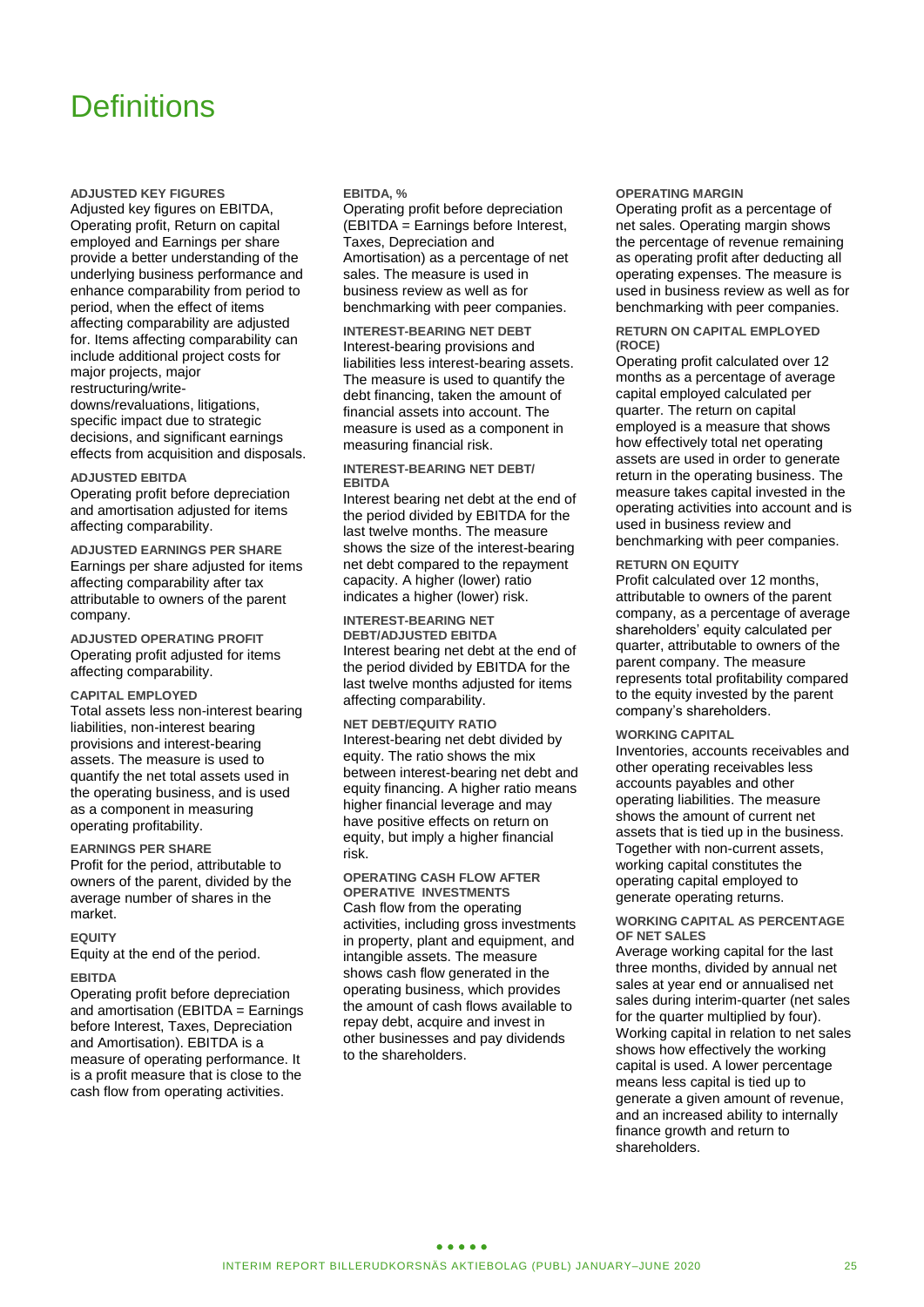# Parent company

# **SUMMARISED INCOME STATEMENT**

|                                                 | Quarter   |           | Jan-Jun |        | <b>Full Year</b> |
|-------------------------------------------------|-----------|-----------|---------|--------|------------------|
| <b>SEKm</b>                                     | $Q2 - 20$ | $Q2 - 19$ | 2020    | 2019   | 2019             |
| Operating income*                               | 41        | 83        | 183     | 124    | 205              |
| Operating expenses                              | $-143$    | $-141$    | $-281$  | $-260$ | $-526$           |
| <b>Operating profit/loss</b>                    | $-102$    | -58       | -98     | $-136$ | $-321$           |
| Financial income and expenses**                 | 26        | -43       | $-53$   | -94    | 1847             |
| Profit/Loss after financial income and expenses | -76       | $-101$    | $-151$  | $-230$ | 1 5 2 6          |
| Appropriations                                  |           |           |         |        | 679              |
| Profit/loss before tax                          | -76       | $-101$    | $-151$  | $-230$ | 2 2 0 5          |
| Taxes                                           | 17        | 22        | 35      | 49     | -40              |
| Net profit/loss for the period                  | -59       | $-79$     | $-116$  | $-181$ | 2 1 6 5          |

\* Including currency hedging etc.

\*\* Financial income includes an anticipated dividend from BillerudKorsnäs Skog & Industri AB of SEK 2 000 million in 2019.

# **SUMMARISED BALANCE SHEET**

|                                     | 30 Jun  | 30 Jun  | 31 Dec  |
|-------------------------------------|---------|---------|---------|
| <b>SEKm</b>                         | 2020    | 2019    | 2019    |
| Non-current assets                  | 10 689  | 10 668  | 10 688  |
| Current assets                      | 17 395  | 18 970  | 20 042  |
| <b>Total assets</b>                 | 28 0 84 | 29 638  | 30730   |
| Shareholders' equity                | 7 5 3 5 | 6 189   | 8 5 3 7 |
| Untaxed reserves                    | 1512    | 1 5 2 6 | 1 5 1 2 |
| Provisions                          | 239     | 201     | 238     |
| Liabilities                         | 18798   | 21 7 22 | 20 443  |
| <b>Total equity and liabilities</b> | 28 0 84 | 29 638  | 30 730  |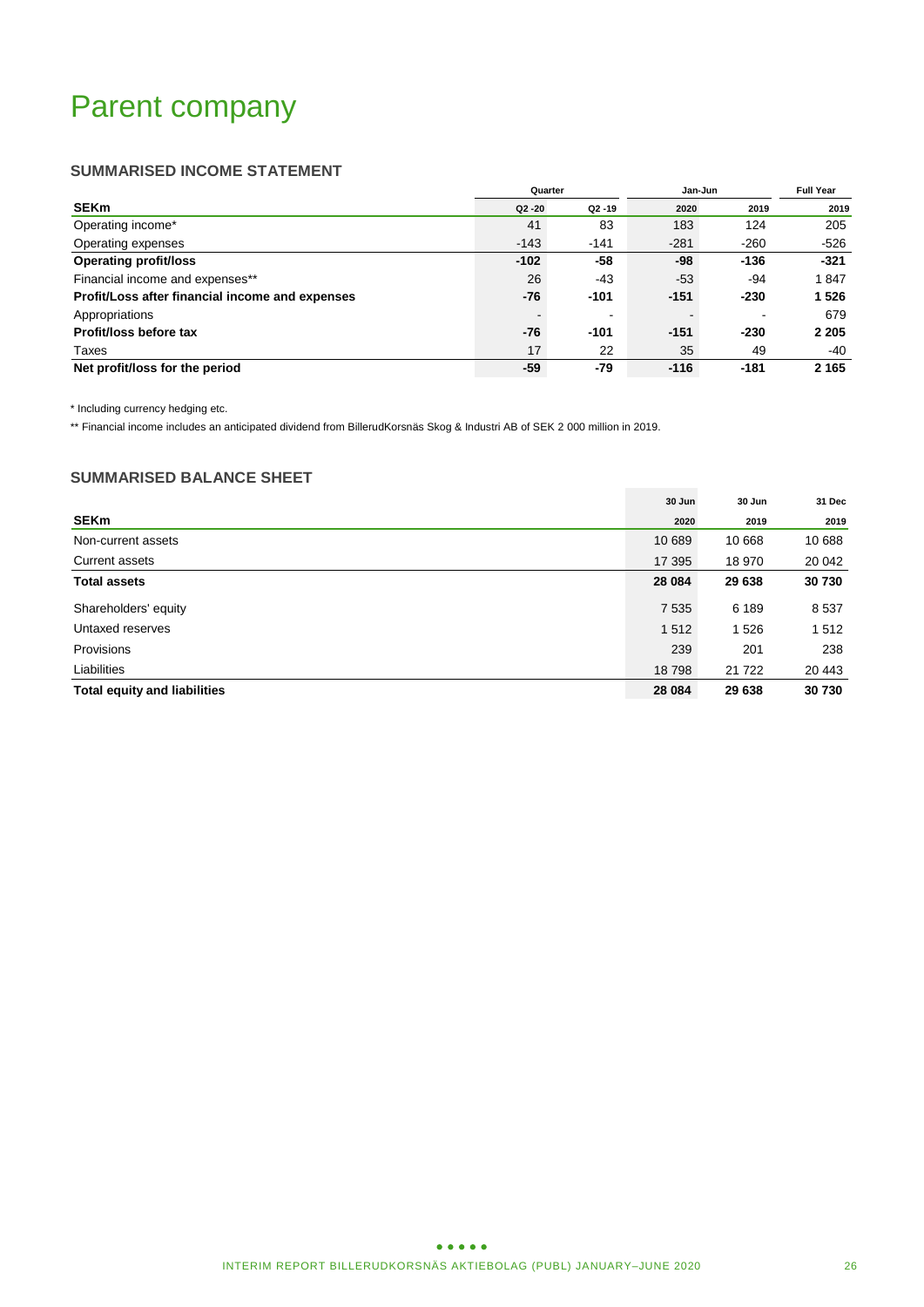### **QUARTERLY DATA**

The Group's business is managed and reported according to BillerudKorsnäs' three divisions. Other includes results from wood supply, Scandfibre Logistics AB, rental operations, tech centres, logistics, parts of strategic and project purchasing, dormant companies, income from the sale of businesses, items affecting comparability and costs due to increased investments in the production structure. Other also includes Group-wide functions, Group eliminations (including IFRS 16 starting in Q1 2019) and profit/loss from participation in associated companies. Currency hedging etc. includes results from hedging of the Group's net currency flows and revaluation of accounts receivables and payments from customers. The part of the currency exposure that relates to changes in exchange rates for invoicing is included in the division's profit/loss.

### **Quarterly net sales per division and for the Group**

|                           | 2020      |         | 2019      |           |           | 2018      |           | 2020      | 2019    |         |
|---------------------------|-----------|---------|-----------|-----------|-----------|-----------|-----------|-----------|---------|---------|
| <b>SEKm</b>               | $Q2 - 20$ | Q1 -20  | $Q4 - 19$ | $Q3 - 19$ | $Q2 - 19$ | $Q1 - 19$ | $Q4 - 18$ | $Q3 - 18$ | Jan-Jun | Jan-Jun |
| <b>Division Board</b>     | 3656      | 3712    | 3414      | 3 2 7 9   | 3463      | 3536      | 3 1 7 8   | 3 2 6 8   | 7 368   | 6999    |
| <b>Division Paper</b>     | 825       | 880     | 776       | 932       | 2 1 2 9   | 2 3 0 5   | 2 0 4 8   | 2 2 4 4   | 3705    | 4 4 3 4 |
| <b>Division Solutions</b> | 190       | 205     | 250       | 266       | 268       | 206       | 257       | 256       | 395     | 474     |
| Other                     | 562       | 551     | 447       | 376       | 471       | 485       | 436       | 383       | 1 1 1 3 | 956     |
| Currency hedging, etc.    | $-77$     | 16      | $-72$     | -20       | -38       | $-28$     | $-76$     | $-97$     | -61     | -66     |
| <b>Total Group</b>        | 6 1 5 6   | 6 3 6 4 | 5815      | 5833      | 6 2 9 3   | 6 5 0 4   | 5843      | 6 0 5 4   | 12 5 20 | 12797   |

### **Quarterly EBITDA per division and for the Group**

|                           | 2020      |        | 2019      |           |           | 2018      |           | 2020      | 2019    |         |
|---------------------------|-----------|--------|-----------|-----------|-----------|-----------|-----------|-----------|---------|---------|
| <b>SEKm</b>               | $Q2 - 20$ | Q1-20  | $Q4 - 19$ | $Q3 - 19$ | $Q2 - 19$ | $Q1 - 19$ | $Q4 - 18$ | $Q3 - 18$ | Jan-Jun | Jan-Jun |
| <b>Division Board</b>     | 602       | 578    | 520       | 384       | 399       | 683       | 629       | 608       | 1 1 8 0 | 082     |
| <b>Division Paper</b>     | 303       | 263    | 220       | 268       | 242       | 466       | 359       | 431       | 566     | 708     |
| <b>Division Solutions</b> | 3         | 10     | 19        | 17        | 15        | 13        | 14        | $-7$      | 13      | 28      |
| Other                     | $-97$     | $-100$ | $-92$     | -14       | -39       | $-112$    | $-133$    | $-53$     | $-197$  | -151    |
| Currency hedging, etc.    | $-76$     | 15     | $-73$     | $-20$     | $-38$     | $-28$     | $-75$     | -98       | $-61$   | -66     |
| <b>Total Group</b>        | 735       | 766    | 594       | 635       | 579       | 1022      | 794       | 881       | 501     | 601     |

### **Quarterly EBITDA margin per division and for the Group**

|                           | 2020          |        | 2019   |           |           |        | 2018   |           | 2020    | 2019    |
|---------------------------|---------------|--------|--------|-----------|-----------|--------|--------|-----------|---------|---------|
| %                         | Q2 -20        | Q1 -20 | Q4 -19 | $Q3 - 19$ | $Q2 - 19$ | Q1 -19 | Q4 -18 | $Q3 - 18$ | Jan-Jun | Jan-Jun |
| Division Board            | 16            | 16     | 15     | 12        | 12        | 19     | 20     | 19        | 16      | 15      |
| <b>Division Paper</b>     | 17            | 14     | 12     | 14        |           | 20     | 18     | 19        | 15      | 16      |
| <b>Division Solutions</b> | $\mathcal{D}$ |        |        | 6         | ิค        | 6      |        | -3        | 3       | 6       |
| Group                     | 12            | 12     | 10     |           |           | 16     | 14     | 15        | 12      | 13      |

### **Adjusted quarterly EBITDA, including maintenance shutdowns, per division and for the Group**

|                               | 2020      |        | 2019      |           |           |                | 2018      |           | 2020                     | 2019    |
|-------------------------------|-----------|--------|-----------|-----------|-----------|----------------|-----------|-----------|--------------------------|---------|
| <b>SEKm</b>                   | $Q2 - 20$ | Q1 -20 | $Q4 - 19$ | $Q3 - 19$ | $Q2 - 19$ | $Q1 - 19$      | $Q4 - 18$ | $Q3 - 18$ | Jan-Jun                  | Jan-Jun |
| Division Board                | 602       | 578    | 646       | 521       | 567       | 683            | 763       | 757       | 1 1 8 0                  | 1 250   |
| <b>Division Paper</b>         | 303       | 263    | 220       | 324       | 382       | 466            | 373       | 490       | 566                      | 848     |
| <b>Division Solutions</b>     | 3         | 10     | 19        | 18        | 15        | 13             | 14        | $-7$      | 13                       | 28      |
| Other                         | $-58$     | $-75$  | $-68$     | $-10$     | $-79$     | -99            | $-117$    | $-41$     | $-133$                   | $-178$  |
| Currency hedging, etc.        | $-76$     | 15     | $-73$     | $-20$     | $-38$     | $-28$          | $-75$     | -98       | $-61$                    | $-66$   |
| <b>Total Group</b>            | 774       | 791    | 744       | 833       | 847       | 1 0 3 5        | 958       | 1 1 0 1   | 1565                     | 882     |
| Costs for maint, shutdowns    |           | ۰      | $-126$    | $-194$    | $-308$    | $\blacksquare$ | $-148$    | $-208$    | $\overline{\phantom{a}}$ | $-308$  |
| Items affecting comparability | $-39$     | $-25$  | $-24$     | $-4$      | 40        | $-13$          | $-16$     | $-12$     | $-64$                    | 27      |
| <b>EBITDA</b>                 | 735       | 766    | 594       | 635       | 579       | 1022           | 794       | 881       | 1 501                    | 601     |

### **Adjusted quarterly EBITDA margin, including maintenance shutdowns, per division and for the Group**

|                           | 2020      |        | 2019   |           |        |       | 2018   |           | 2020    | 2019    |
|---------------------------|-----------|--------|--------|-----------|--------|-------|--------|-----------|---------|---------|
| %                         | $Q2 - 20$ | Q1 -20 | Q4 -19 | $Q3 - 19$ | Q2 -19 | Q1-19 | Q4 -18 | $Q3 - 18$ | Jan-Jun | Jan-Jun |
| Division Board            | 16        | 16     | 19     | 16        | 16     | 19    | 24     | 23        | 16      | 18      |
| <b>Division Paper</b>     |           | 14     | 12     |           | 18     | 20    | 18     | 22        | 15      | 19      |
| <b>Division Solutions</b> |           |        |        |           |        |       |        | -3        | 3       | 6       |
| <b>Total Group</b>        | 13        | 12     | 13     | 14        | 13     | 16    | 16     | 18        | 13      | 15      |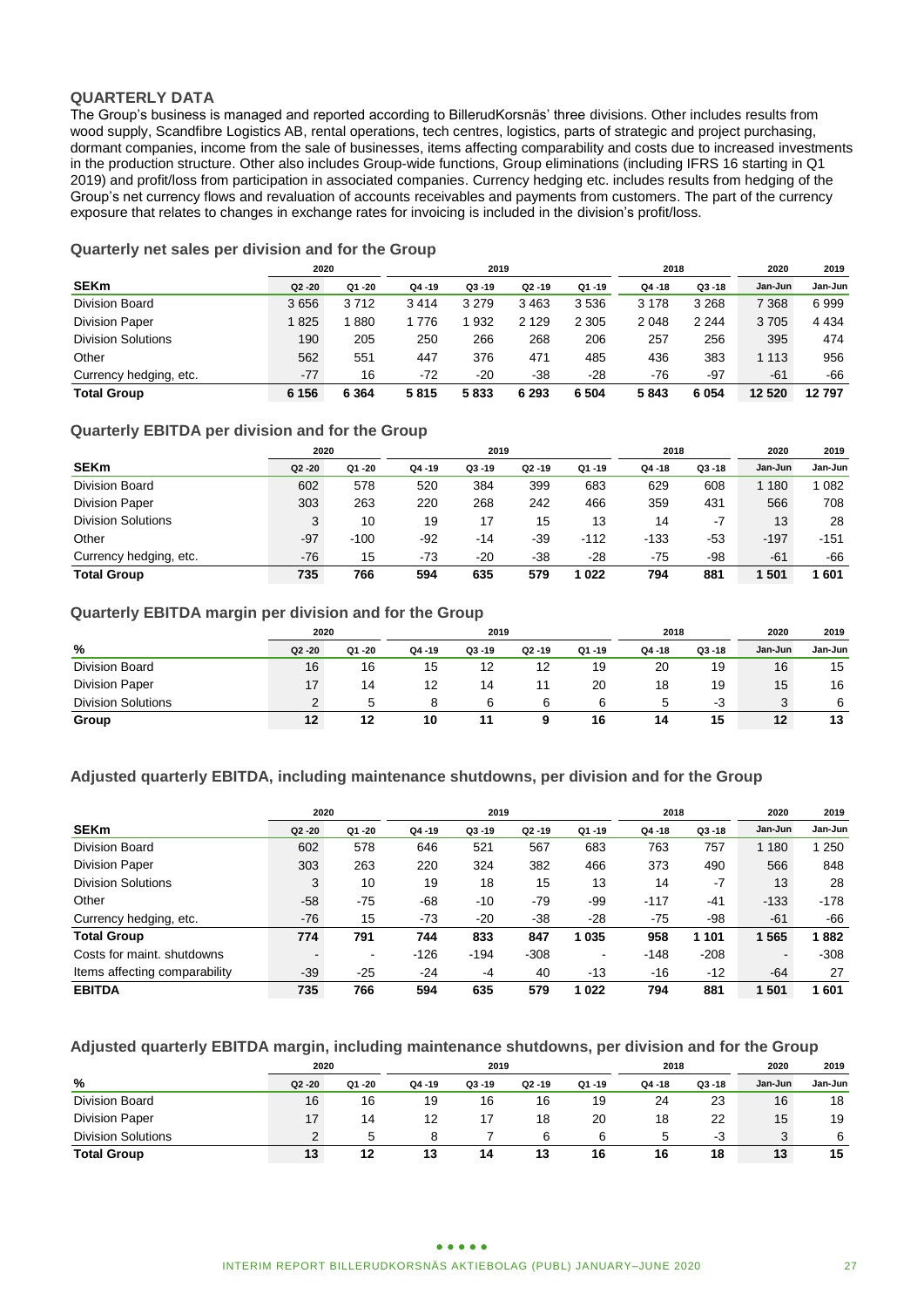# **Quarterly operating profit/loss, per division and for the group**

|                           | 2020      |        | 2019      |           |           |           | 2018      |           | 2020    | 2019    |
|---------------------------|-----------|--------|-----------|-----------|-----------|-----------|-----------|-----------|---------|---------|
| <b>SEKm</b>               | $Q2 - 20$ | Q1 -20 | $Q4 - 19$ | $Q3 - 19$ | $Q2 - 19$ | $Q1 - 19$ | $Q4 - 18$ | $Q3 - 18$ | Jan-Jun | Jan-Jun |
| <b>Division Board</b>     | 254       | 232    | 174       | 41        | 155       | 441       | 383       | 367       | 486     | 596     |
| <b>Division Paper</b>     | 193       | 153    | 107       | 157       | 132       | 356       | 248       | 320       | 346     | 488     |
| <b>Division Solutions</b> |           | 8      | 16        | 13        | 14        | 11        | 11        | $-10$     | 9       | 25      |
| Other                     | $-126$    | $-129$ | $-121$    | $-42$     | -69       | $-140$    | $-152$    | $-67$     | $-255$  | $-209$  |
| Currency hedging, etc.    | $-77$     | 16     | $-73$     | $-20$     | $-38$     | $-28$     | $-76$     | $-97$     | $-61$   | -66     |
| <b>Total Group</b>        | 245       | 280    | 103       | 149       | 194       | 640       | 414       | 513       | 525     | 834     |

# **Quarterly operating margin per division and for the group**

|                           |           | 2020     |        | 2019      |        |        |        | 2018      |         | 2019    |
|---------------------------|-----------|----------|--------|-----------|--------|--------|--------|-----------|---------|---------|
| %                         | $Q2 - 20$ | Q1 -20   | Q4 -19 | $Q3 - 19$ | Q2 -19 | Q1 -19 | Q4 -18 | $Q3 - 18$ | Jan-Jun | Jan-Jun |
| Division Board            |           |          |        |           |        |        |        | 11        |         | 9       |
| <b>Division Paper</b>     |           |          |        |           |        | 15     | 12     | 14        | 9       | 11      |
| <b>Division Solutions</b> |           | $\Delta$ |        | 5         | :5     | 5      |        | -4        |         | 5       |
| <b>Total Group</b>        |           |          |        |           |        | 10     |        |           | 4       |         |

# **Quarterly sales volumes per division**

|                                 | 2020      |        | 2019      |           |           |           | 2018      |           | 2020    | 2019    |
|---------------------------------|-----------|--------|-----------|-----------|-----------|-----------|-----------|-----------|---------|---------|
| ktonnes                         | $Q2 - 20$ | Q1 -20 | $Q4 - 19$ | $Q3 - 19$ | $Q2 - 19$ | $Q1 - 19$ | $Q4 - 18$ | $Q3 - 18$ | Jan-Jun | Jan-Jun |
| Division Board                  | 490       | 515    | 456       | 448       | 457       | 454       | 426       | 437       | 005     | 911     |
| <b>Division Paper</b>           | 212       | 227    | 205       | 221       | 223       | 233       | 214       | 243       | 439     | 456     |
| Other (intra group volume sales |           |        |           |           |           |           |           |           |         |         |
| elimination)                    |           | -1     | -5        | $-10$     | -4        | -6        | -4        | -5        | $\sim$  | $-10$   |
| <b>Total Group</b>              | 703       | 741    | 656       | 659       | 676       | 681       | 636       | 675       | 1444    | 357     |